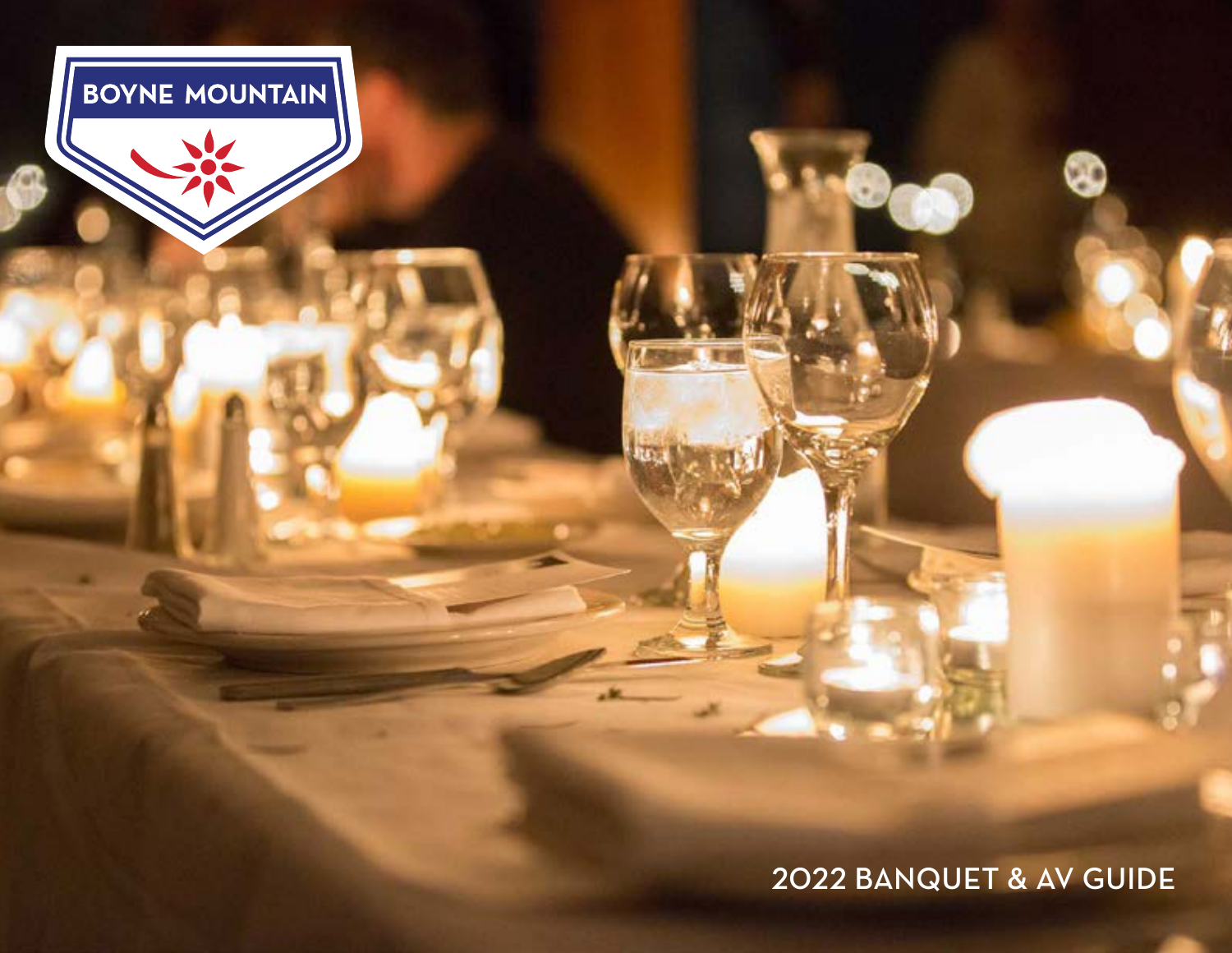TABLE OF CONTENTS

| Event Policies & Procedures                   | 3         |
|-----------------------------------------------|-----------|
| Oncore Audio & Visual                         | 4         |
| Shipping & Receiving, Storage & Onsite Rental | 5         |
| <b>Breakfast</b>                              | 7         |
| Bloody Mary/Mimosa Bar                        | 8         |
| Beverages and Snacks                          | $9-10$    |
| Plated Lunch                                  | 12        |
| <b>Boxed Lunch</b>                            | 13        |
| Lunch and Dinner Buffet                       | $14 - 15$ |
| Hors d'oeuvres                                | 17        |
| Plated Dinner                                 | 19        |
| Dinner Buffet                                 | 20        |
| Children's Menu                               | 21        |
| Dessert Stations & Plated Desserts            | 22        |
| Late Night Bites                              | 24        |
| Bar                                           | 26-27     |

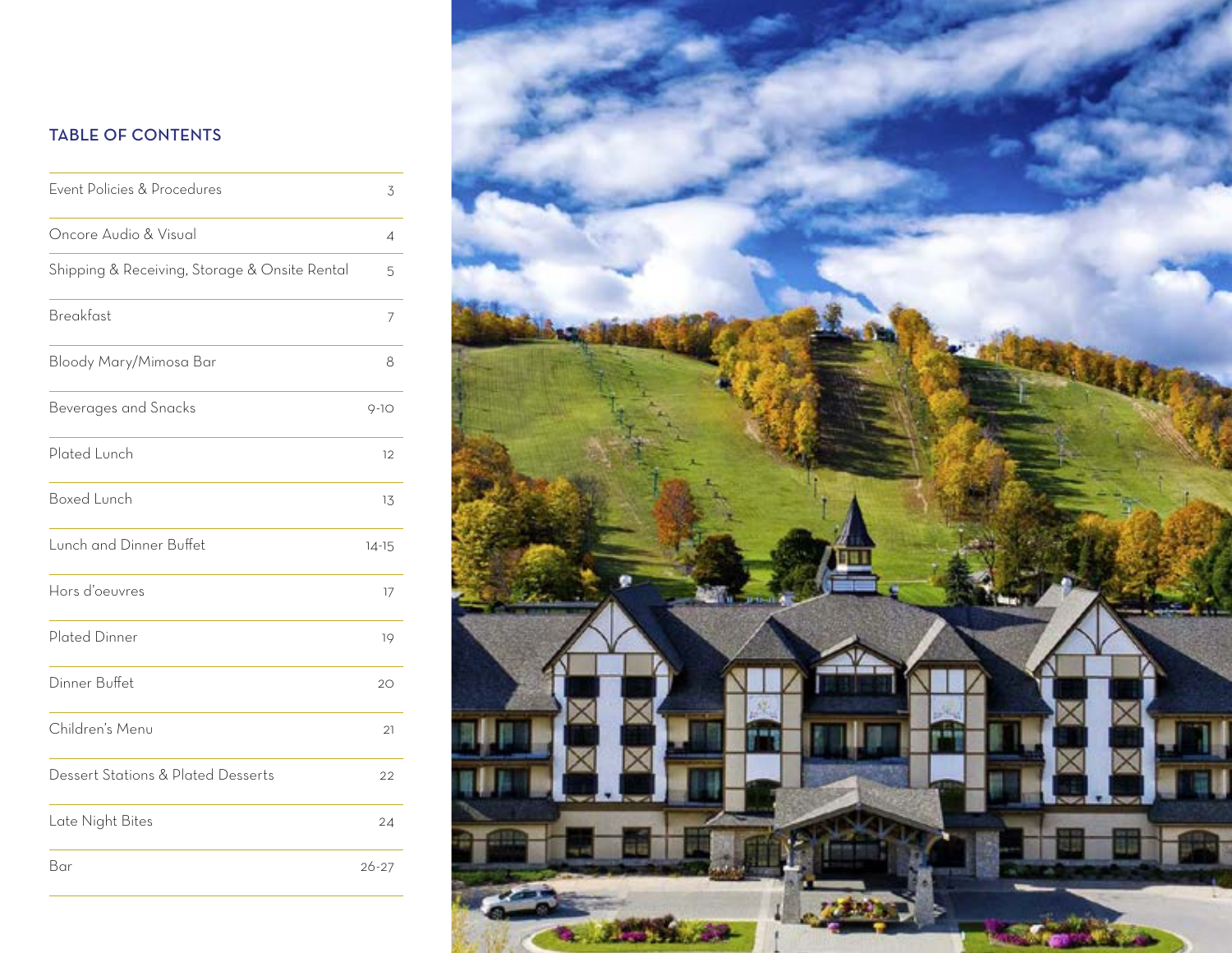# FUNCTION ROOMS

Function rooms are assigned according to the anticipated number of guests and set-up requirements at the time of booking. Should these factors change, BOYNE reserves the right to transfer the function to a more appropriate space. As other groups may be utilizing the same room you are prior to, or following your function, please adhere to the times agreed upon. Should your time schedule change, please notify us and every effort will be made to accommodate your request

# GROUP RESUMÉ AND BANQUET EVENT ORDER

Conference details to be confirmed 30 days prior to the group's first day of arrival.

All meeting room layout, set-up and diagrams must be pre-approved and in accordance with the state and local fire codes.

All planned food and beverage, meeting room rental, audiovisual and equipment rentals are subject to taxes, 21% service fee and the current Michigan state sales tax, which is 6%. Taxes are subject to change.

Group resume and banquet event orders to be signed and returned 21 days prior to the first arrival date.

Any modifications to arrangements shall require mutual written approval from both parties. Subsequently, any changes may affect the rates established as written.

BOYNE policy prohibits food from being removed from a buffet.

Depending on inclement weather at BOYNE'S discretion Food & Beverage may be moved inside so the food quality is not compromised.

The Resort has the following policy with respect to signs: signs displayed outside function rooms should be freestanding or on an easel and of professional quality. No adhesive other than Resort approved tape should be used to affix a sign to a wall. The Resort will approve and assist in the placement of all signs.

Extending past recommended times for meal functions will result in a 15% surcharge of the menu price for every additional 30 minutes.

To ensure optimal quality, buffets will be left up for a maximum of two hours.

# CANCELLATION POLICY

Cancellation of confirmed meal functions will be billed at 100% of the expected revenue of the meal if canceled within 30 days of the group arrival. No menu changes within 10 days of first event.

# GUARANTEES

In order to provide optimum service, a final guaranteed count of the number of guests in attendance is required 80 business hours in advance of the function. This number will be considered your minimum guarantee, not subject to reduction, for which you will be charged. If a guarantee is not received 80 business hours in advance, the expected number of attendees specified at the time of booking will prevail. We will be prepared and set the room to serve 5% above your guarantee. If more than the guarantee are served, you will be billed for the actual number of guests served. Sunday, Monday and Tuesday event counts are due by 2 p.m. the preceding Thursday

# SECURITY

BOYNE will not be responsible for damage or loss of any merchandise or articles left on property prior to, during, or following a function. You may arrange for security in advance of your function. See your BOYNE representative for specific details. At the discretion of BOYNE, security personnel may be required for certain functions. The charge for this service will be added to your bill.

# BOYNE MOUNTAIN'S EXCLUSIVE AV

Boyne Mountain's exclusive AV provider is Oncore AV, who provides outstanding audiovisual services. A representative from Oncore AV will work with you one on one to provide the audiovisual services to fit your specific needs, making your event even more memorable.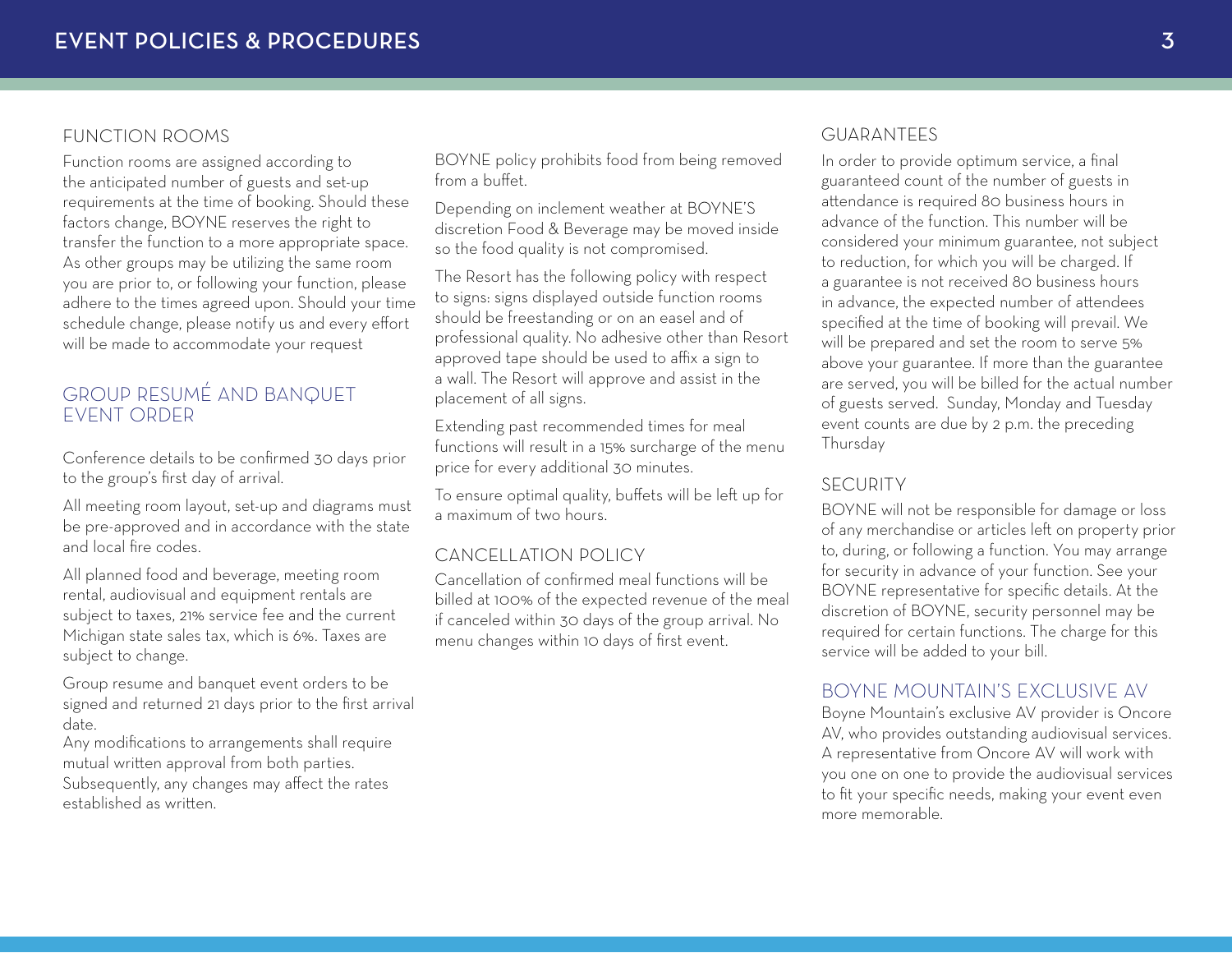\*Prices are based on daily rate unless specified \*\*If you do not see what you need listed, please contact Oncore AV

# PACKAGES

Presentation Package — \$550 Projector, Screen, Podium w/ Mic, AV Cart, Patch into sound system, & 2 Hours of Tech LaborSmall

Small Meeting Package — \$550 (up to 40 people) 80" Flat Screen TV, Podium, Support Cables, & 2 Hours of Tech Labor

Executive Boardroom — \$550 80" Flat Screen TV, Sound Bar, HDMI Patch, Support Cables, & Telecommunications

LCD Support Package — \$150 Screen, Support Cables, Extension Cord, Power Strip, & AV Cart

DJ Sound System — \$375 2 JBL Speakers, 1 sub woofer, 1 DJ mixer, 1 Wired Mic (DJ services NOT provided)

Outdoor Audio System — \$375 2 Speakers, 1 Wireless Mic (Handheld or Lavalier)

# HYBRID EVENT PACKAGES

Graphics Package — \$1050 Stream Presentation and Audio Only Includes: Switcher, Monitor, 75in TV or Projection, (2) Powered Speakers, 12ch Mixer, & AV Technician

Presenter Package — \$1850 Graphics Package Capabilities, with a Single Camera Fixed View Includes: Graphics Package and (1) HD Camera

Production Packages — \$2950 Presenter Package Capabilities with Multi Camera ViewsIncludes: Presenter Package, (1) Additional HD Camera and Camera Operator\*

# AUDIO COMPONENTS

Wired Microphone — \$40 Wireless Microphone (Handheld or Lavalier) — \$110 Lectern Microphone — \$45 6 Channel Mixer — \$80-\$85 12 Channel Mixer — \$110 Powered Speaker — \$110 Powered Subwoofer — \$85 Patch to House Sound — \$55 Laptop Audio Connection — \$35 Direct Input Box — \$35Video

# VIDEO COMPONENTS

80" LCD Flat Screen TV w/ Stand — \$450 60" LCD Flat Screen TV w/ Stand — \$375 DVD/Blu Ray Player — \$55 HDMI Cable— \$20 HD Video Digital Recording — \$550 HD Camera — \$300

# LIGHTING COMPONENTS

2000 Lumen LCD Projector — \$350 5000 Lumen LCD Projector — \$500 Electric Screen — \$55 9'x16' Fastfold Screen — \$450 7'x12' Fastfold Screen — \$250 6'x8' Tripod— \$125

TELECOMMUNICATIONS

Polycom Speakerphone — \$150

#### MISCELLANEOUS

Adhesive Flipchart w/ Markers — \$45 AV Cart w/ Skirt — \$55 Whiteboard — \$55  $EaseI - $20$ Pipe & Drape (Black & White) — \$12.50 (per foot) Colored Pipe & Drape — Call For Pricing Laptop — \$300 Wireless Presentation Remote/Clicker — \$35 WirelessSpeaker Timer — \$150 32" Confidence Monitor — \$150 Perfect Cue — \$110 Lectern w/o Microphone — \$30 Lectern w/ Wired Microphone — \$55 Lectern w/ Wireless Microphone — \$125

#### ELECTRICAL/POWER

Power Strip — \$15 Extension Cord — \$20

# LABOR (PER HOUR)

Audio, Visual, Lighting, & Camera Engineer  $$80 (8 AM – 5 PM)$  $$120 (5 PM - 8 AM)$ \$165 (Holidays)

# ONCORE AV

400 Ann St NW Suite 211 Grand Rapids, MI 49504

Phone: (616)259-9193 Website: www.oncoreav.com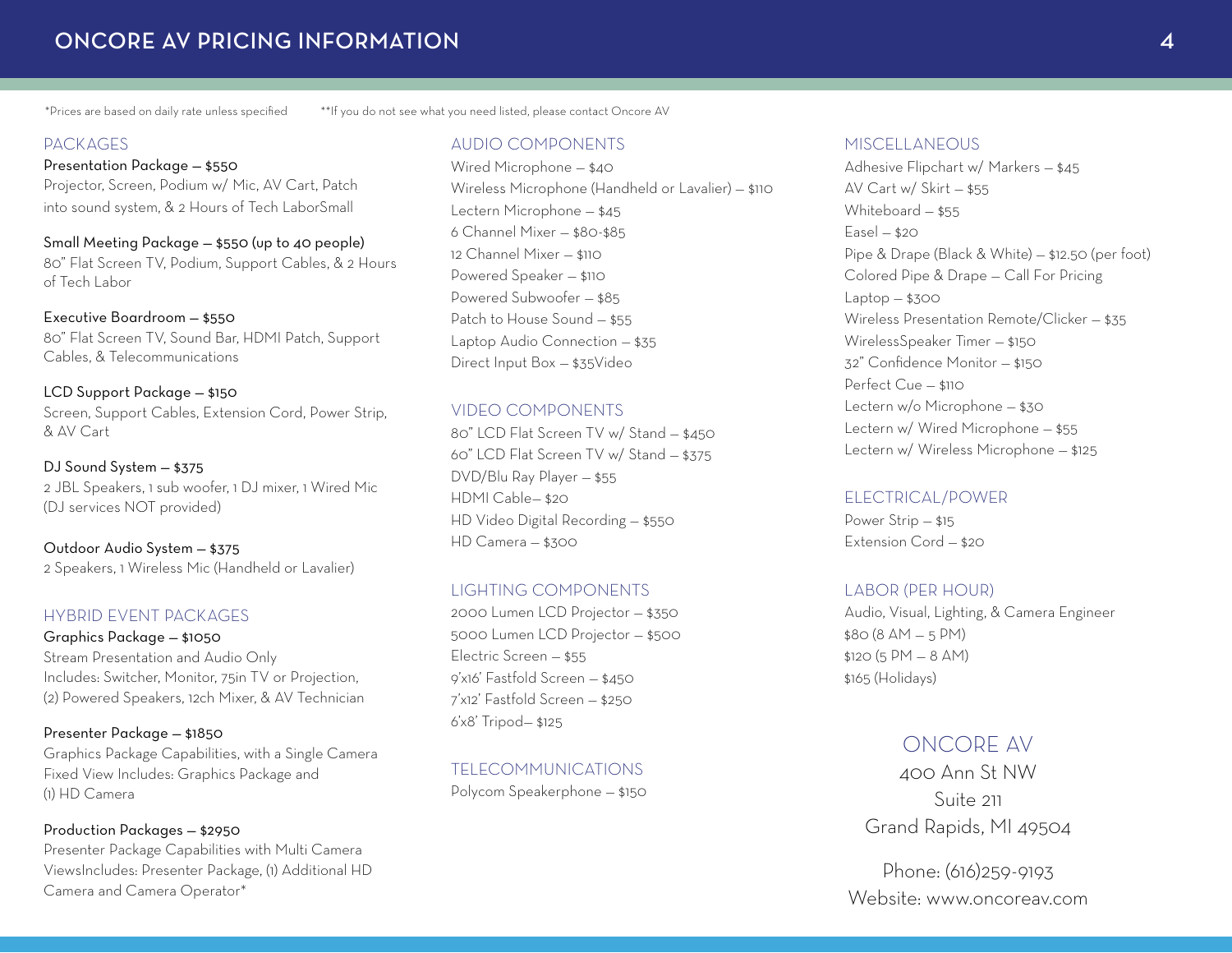# SHIPPING

Out-Bound Handling Fee • 10 per package

Out-Bound Freight / Shipping • based on weight

# SHIPPING POLICY

In order to assure arrival and timely processing of your packages, please use the following format on your shipments. Please be sure to include FIRST and LAST name of the person who will be receiving the package at the hotel. Provide detailed returnn address information, including phone number. Groups, meetings, conferences and all events, please list the title of your group or event and the dates of the program on the shipping label. Please ensure if sending multiple pieces that they are listed as "1" of "total number" of packages in the shipment.

# EXAMPLE

Name of Guest to Receive Package

Boyne Mountain

One Boyne Mountain Road

Boyne Falls, MI 49713

Event Name / Event Manager's Name / Box "\_" of "\_

# STORAGE

Due to limited storage, please ship all packages to arrive no more than 3 business days (M-F) prior to your event.

Storage and Moving of Package • 25 per package

Storage and Moving of Pallets • 150 per pallet

# EXHIBIT TABLE

Display Table • 35 per stay covered, skirted 8' table

Vendor Table • 50 per stay covered, skirted 8' table, two chairs, wastebasket

# **BANNERS**

Boyne Mountain Staff will hang & remove

Inside Banner • 25 each

Outside Banner • 50 each

# DANCE FLOOR & RISERS

21'x21' Dance Floor • 600 per day (Indoor/Outdoor)

6'x8' Risers • 50 per section (10 Sections) • per day one set of stairs • Height options 18" or 32" (Indoor Only)

# ONSITE RENTAL EQUIPMENT

| Easel (Max of 15) $\cdot$ 6 per day             |
|-------------------------------------------------|
| Hightop Cocktail Table (23") • 15 per day       |
| $\overline{4}$ ' Skirted Table • 15 per day     |
| 6' or 8' Skirted Table • 15 per day             |
| 48" Round Table (seats 6-8) • 15 per day        |
| 60" Round Table (seats 8-10) $\cdot$ 15 per day |
| 54"x54" White Linen • 8 per day                 |
| 72"x72" White Linen • 8 per day                 |
| 52"x114" White Linen • 11 per day               |
| Table Skirting (per table) • 35 per day         |
| Blue Banquet Chair • 4 per day                  |
| Wastebasket • 2 per day                         |
| Recycle Bin $\cdot$ 2 per day                   |
|                                                 |

Gas Grill Rental (Limited availability) • 72 hours notice required • On grounds only • 70 per standard grill per day • 90 per large grill per day • Both size grills includes propane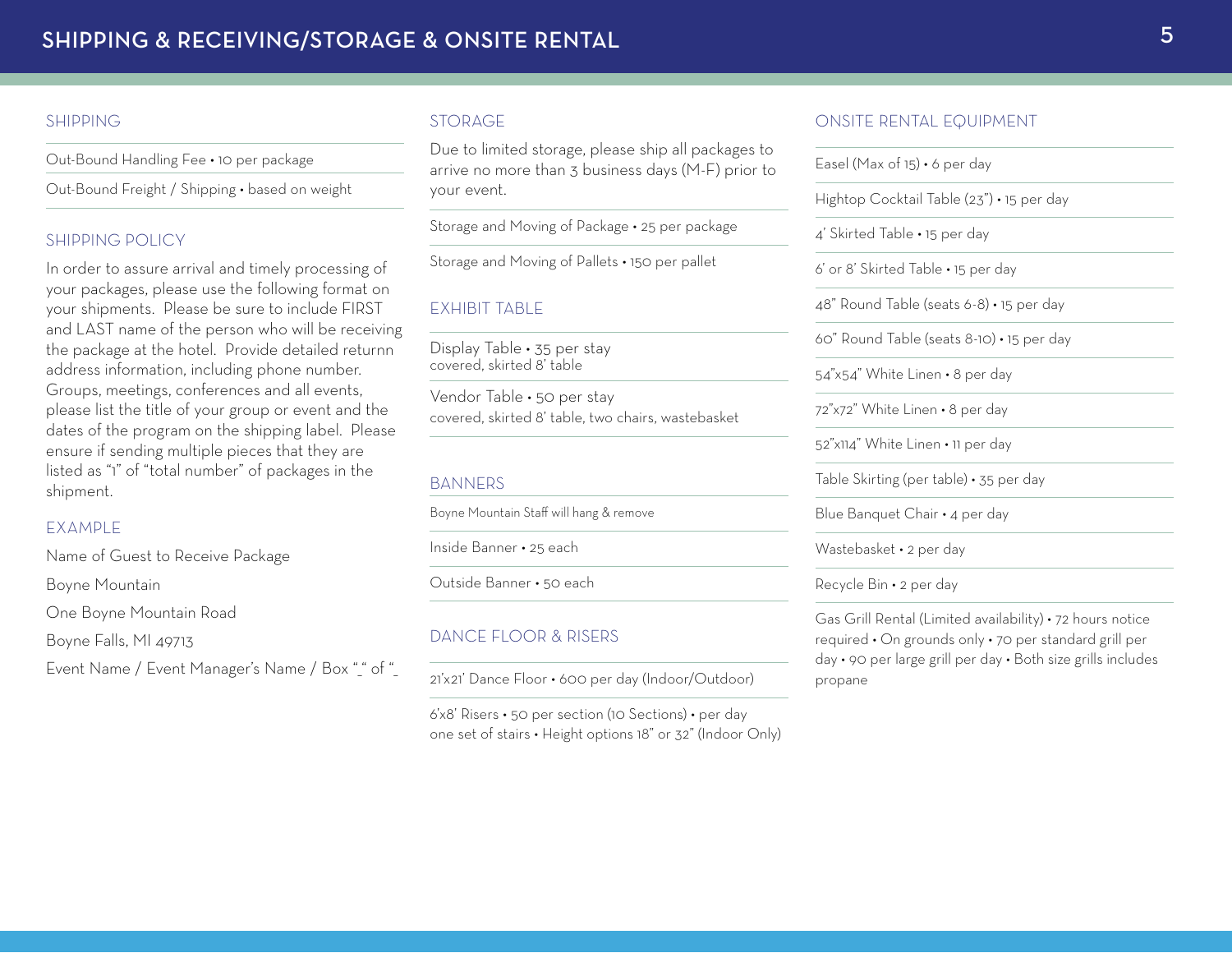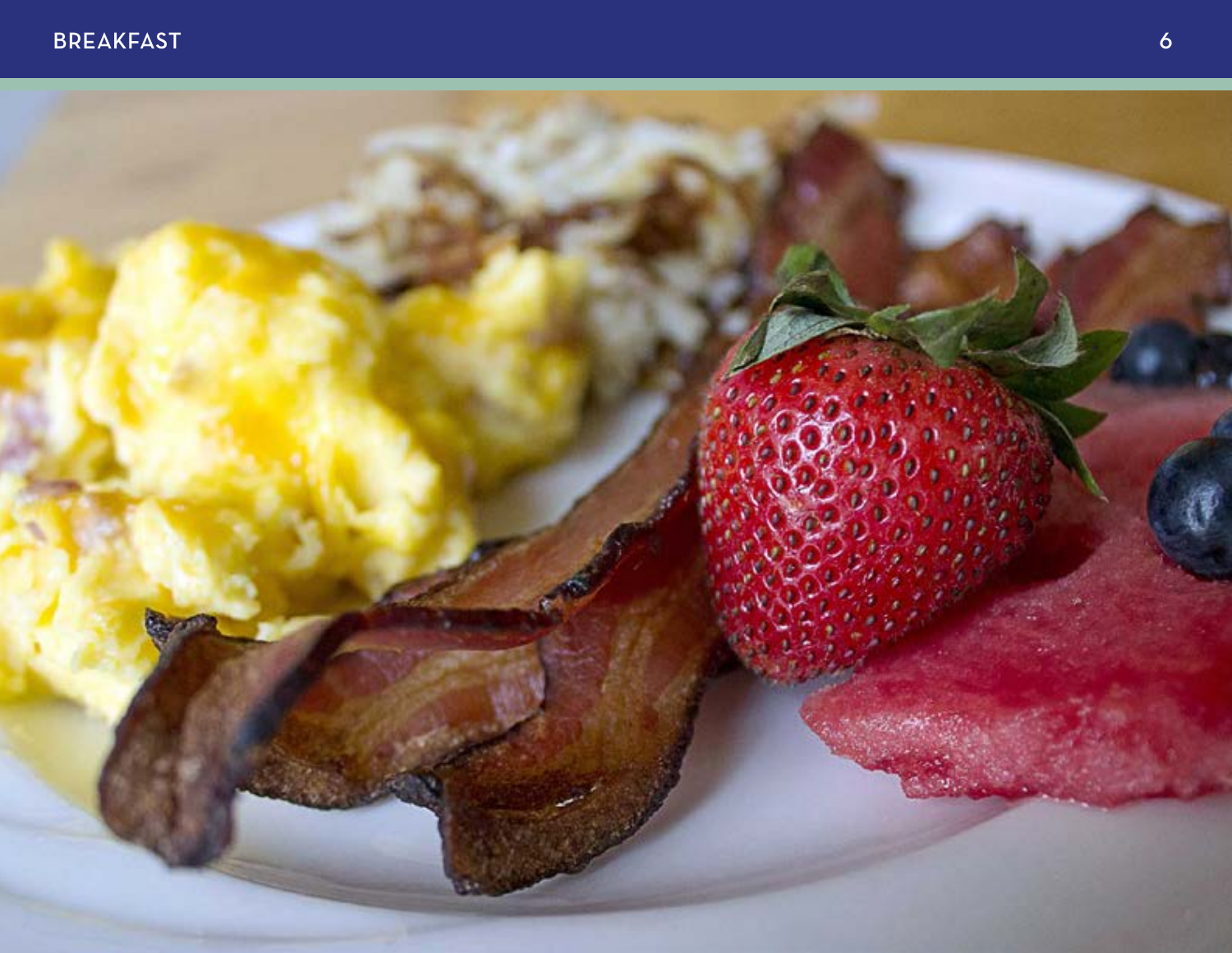# CONTINENTAL BREAKFASTS

*Based on one hour. 25 person minimum. For each additional 30 minutes add 2 per person. \$100 service fee for fewer than 25 guests.*

# *Includes juice, coffee and tea service.*

# The Meeting Administrator • 17

Sliced fresh fruit, assorted individual yogurt, bagels, cream cheese, butter and preserves.

# Healthy Start • 18

Sliced fresh fruit, assorted yogurts, steel-cut oatmeal with skim milk, brown sugar and dried fruit topping, assorted mini muffins.

# PLATED BREAKFAST

#### Will be served when all of the group arrives.

*Includes juice, coffee and tea service. Maximum of 50 guests.* 

Mountain Morning • 19 Farm fresh scrambled eggs, bacon or sausage links, breakfast potatoes and toast.

# French Toast • 20

Garnished with berry compote, whipped cream and maple syrup. Served with bacon or sausage links.

# Eggs Benedict • 24

Two poached eggs and Canadian bacon set atop two English muffins with Hollandaise sauce. Served with breakfast potatoes.

# Buttermilk Pancakes • 20

Stack of fluffy pancakes with warm maple syrup. Served with your choice of bacon or sausage links.

# BREAKFAST BUFFETS

*Based on one hour. 25 person minimum. For each additional 30 minutes add 2 per person. \$100 service fee for fewer than 25 guests.*

*Includes juice, coffee and tea service.*

# The Monument • 22

Sliced seasonal fruit, farm fresh scrambled eggs with cheddar, bacon, sausage links, assorted toasts, breakfast potatoes and pancakes with warm maple syrup.

# The Alpine • 25

Assorted Danishes, muffins, bagels, cream cheese, butter, preserves, sliced fresh fruit, yogurt and granola parfaits, broccoli and smoked cheddar quiche and salmon lox.

# ADDITIONS TO YOUR BUFFET SELECTION

*Based on one hour.* 

Hard Boiled Eggs • 12 per dozen

Eggs Benedict • 9 per person

Broccoli or Smoked Cheddar Quiche •7 per person

Chef-Attended Omelet or Belgian Waffle Station • 8 per person *\*A \$100.00 fee is assessed for all chef-attended stations*

Yogurt Bar • 8 per person | includes 3 different yogurts (vanilla, strawberry and blueberry) raisins, granola, dried fruit and nuts.

Sausage, Egg And Cheese Breakfast Sandwiches • 9 each

Assorted Cold Cereals And Milk • 6 each

Turkey Bacon or Turkey Sausage Links • 6 per person

Steel-Cut Oatmeal With Milk, Raisins And Brown Sugar • 6 per person

Smoothie Station (minimum of 25 people) - Triple Berry and Mango Burst • 6 per person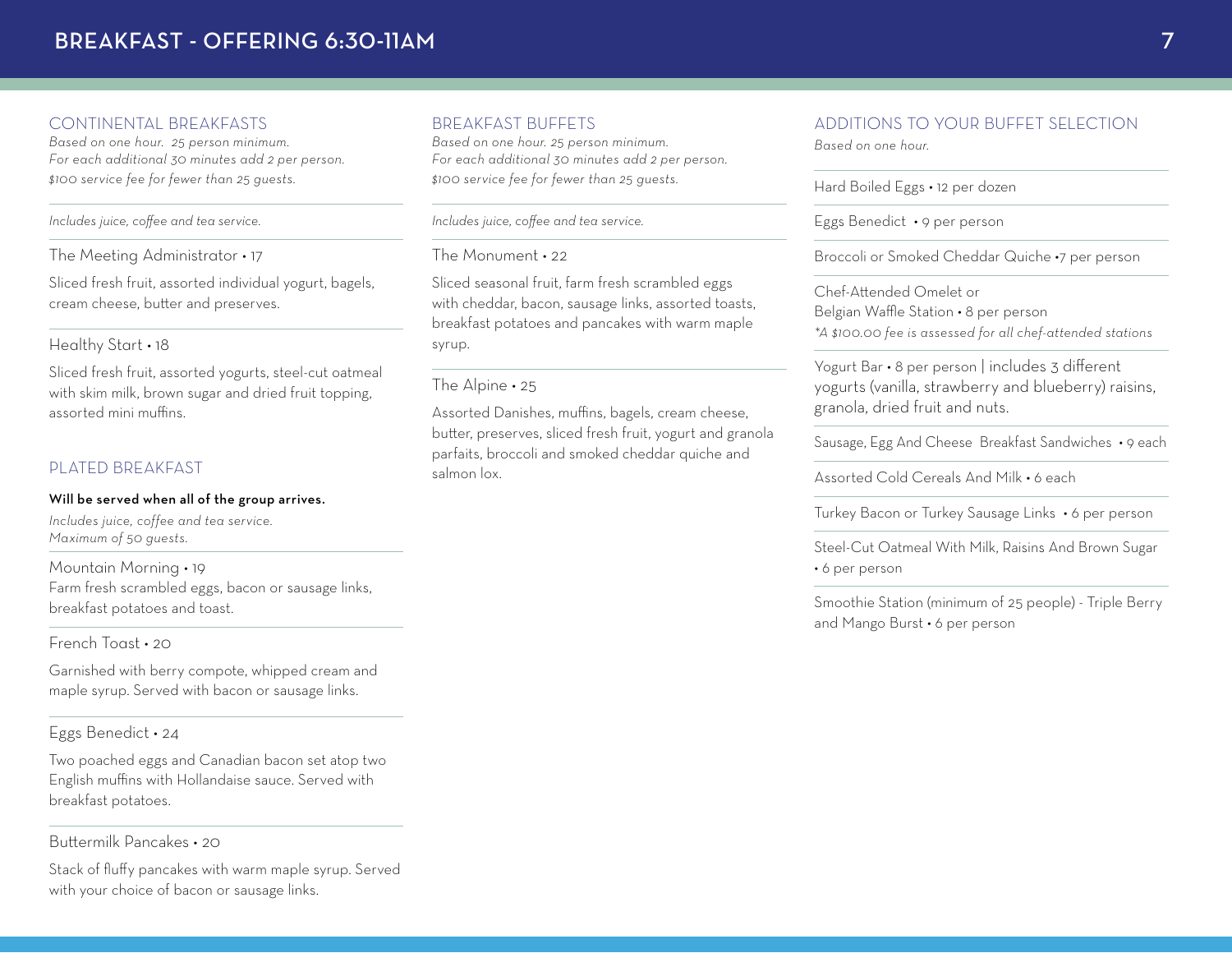# BEVERAGES

# BLOODY MARY BAR

*\*A minimum of 40 drinks must be purchased, if this minimum is not met the difference will be billed to the master account. Based on 90 minutes.* 

| 12 each for New Amsterdam Vodka |  |
|---------------------------------|--|
| 14 each for Titos Vodka         |  |
| Meat Stick                      |  |
| Cheddar                         |  |
| Pepper Jack                     |  |
| Pickles                         |  |
| Celery                          |  |
| Olives                          |  |
| Limes                           |  |
| Hot Sauce                       |  |
| Worcestershire Sauce            |  |

# MIMOSA BAR

*\*A minimum of 40 drinks must be purchased, if this minimum is not met the difference will be billed to the master account . Based on 90 minutes.* 

10 each with Prosecco

Orange, Grapefruit, and Pineapple Juice

Orange slices, Raspberries , Strawberries, and Blueberries

*\*\*If you wish to do both a Mimosa and Bloody Mary bar a minimum of 70 drinks total must be purchased, if this minimum is not met the difference will be billed to the master account.*



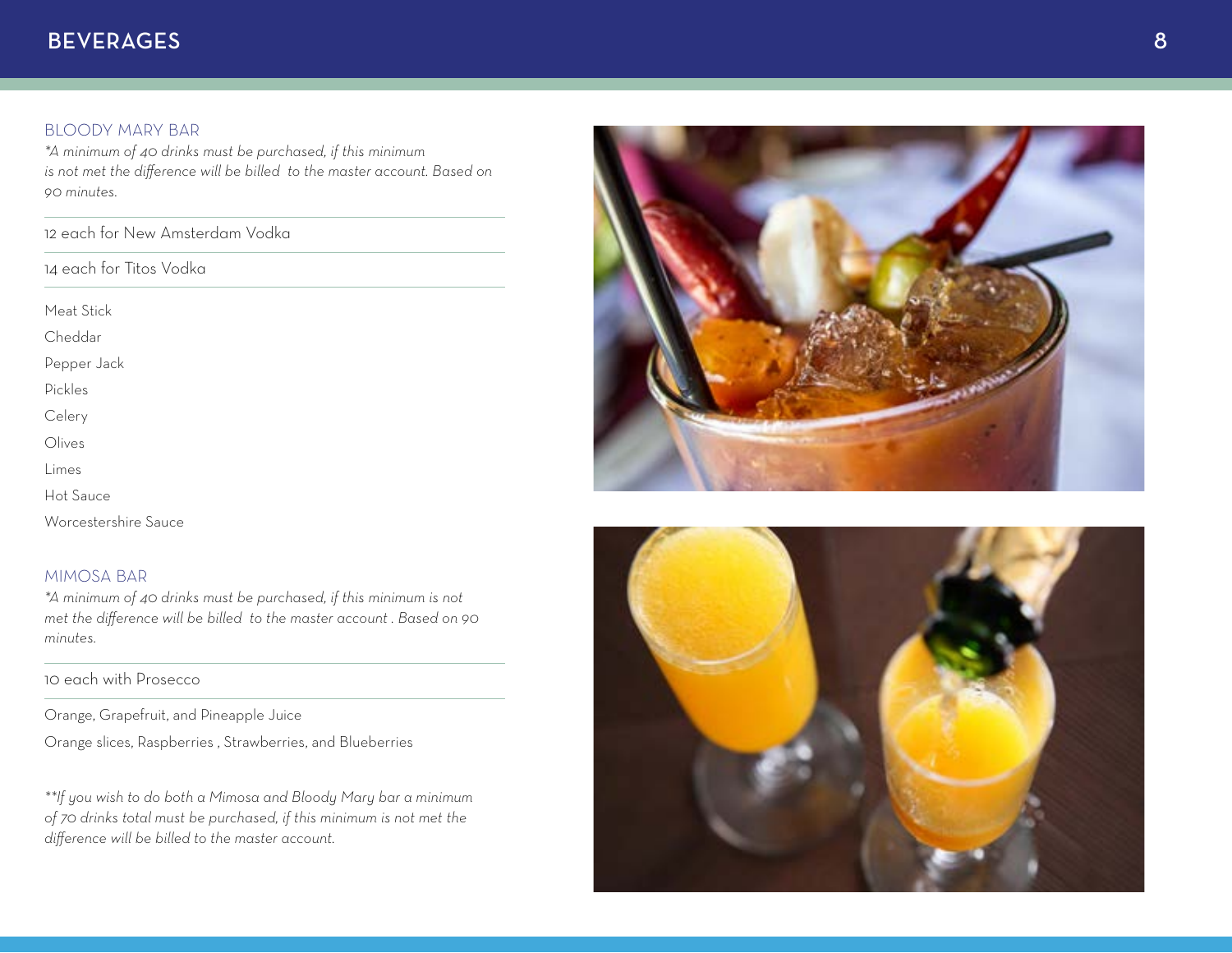



# BEVERAGES A LA CARTE

Coffee • 36 per gallon | 20 per pot

Decaffeinated Coffee • 36 per gallon | 20 per pot

Starbucks Coffee • 40 per gallon | 23 per pot

Assorted Herbal Teas • 4 per tea bag

Iced Tea • 36 per gallon | 20 per carafe

Lemonade • 36 per gallon | 20 per carafe

Fruit Punch • 36 per gallon | 20 per carafe

White or Chocolate Milk • 36 per gallon | 20 per carafe

Hot Chocolate • 36 per gallon | 20 per pot

Hot Chocolate packets | 5 per packet

Orange, Cranberry or Apple Juice • 37 per gallon | 21 per carafe

Dasani Bottled Water 20oz • 4 each

Bottled Water 10oz • 2 each

Assorted Coca-Cola • 2.75 per 12oz. can

PowerAde • 5 each

Assorted Bottled Juice • 5 each

Pellegrino Sparkling Mineral Water, 5oz • 6 each

Monster • 6 each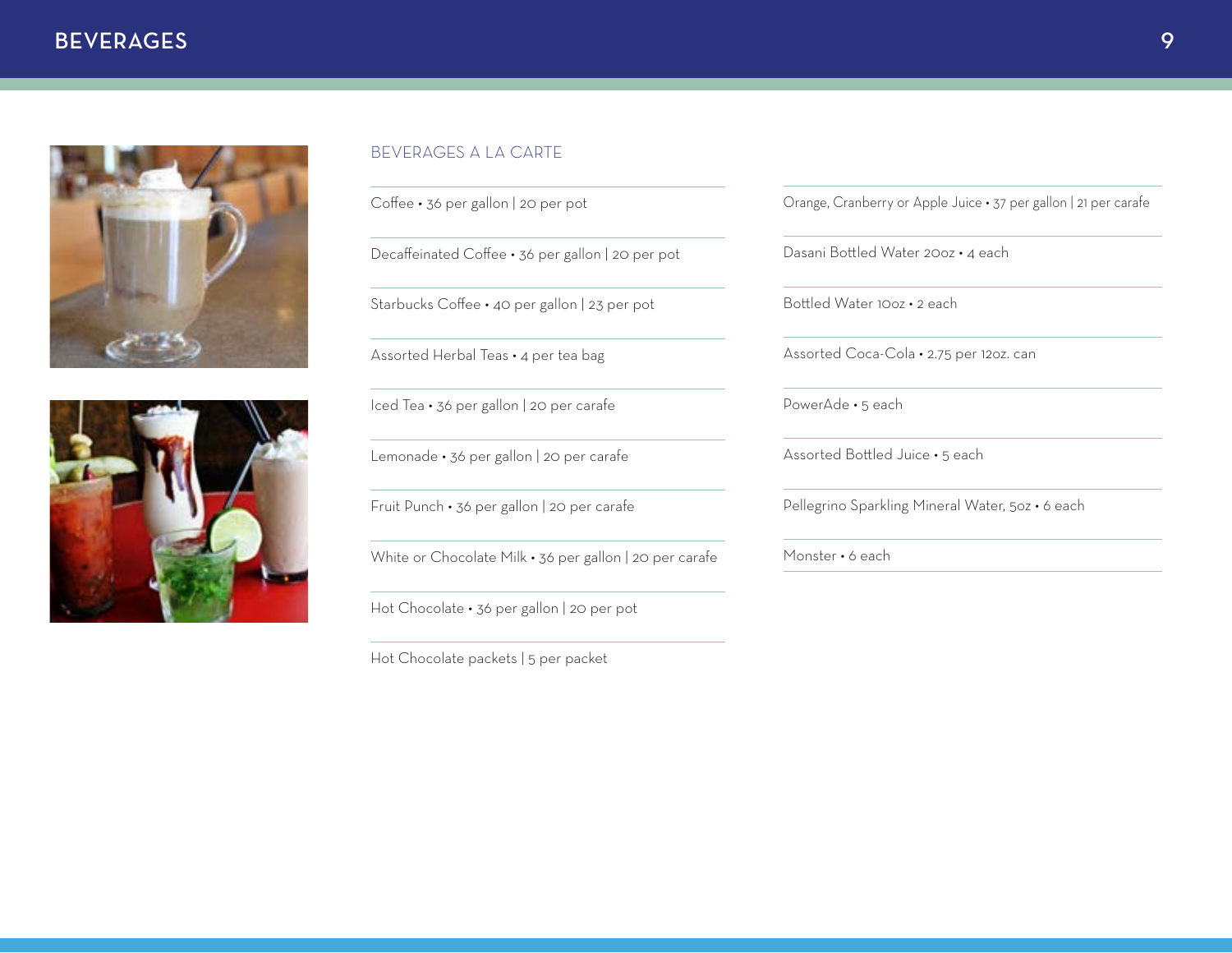



# BAKERY ITEMS A LA CARTE

Homestyle Mini Muffins • 14 per dozen

Assorted Large Danish • 42 per dozen

Assorted Donuts • 36 per dozen

Assorted Scones • 42 per dozen

Deli Bagels with Cream Cheese, Butter, Jellies • 36 per dozen

# SNACK ITEMS A LA CARTE

Whole Fresh Apples, Oranges and Bananas • 3 each

Individual Bags of Chips or Pretzels • 3.5 each

Assorted Granola Bars • 3.5 each

Kind Bars • 5 each

Assorted Cookies • 30 per dozen | 3 dozen minimum

Fudge Brownies • 36 per dozen

Rice Krispie Treats • 24 per dozen

Chocolate Covered Strawberries • 4 each

Assorted Ice Cream Novelties • 5 each

Individual S'more in a bag • 34 per person

#### THEMED BREAKS

*Based on one hour, 25 person minimum. For each additional 30 minutes, add 2 per person. 100 service fee for fewer than 25 guests.*

Solace Rejuvenation • 12 Crisp vegetable crudités with hummus, granola bars, whole fresh fruit and deluxe dried fruit and nut mix.

# At the Movies • 13

Popcorn, candy bars, tortilla chips, salsa, soft pretzel sticks with mustard and hot cheese sauce.

#### DRY SNACKS A LA CARTE

*Pricing based on per 25 guests.* 

Freshly Popped Popcorn • 30

Pretzels • 30

Potato Chips and French Onion Dip • 35

Chex Mix • 38

Deluxe Trail Mix • 58

Tortilla Chips and Salsa • 45

Mixed Nuts • 55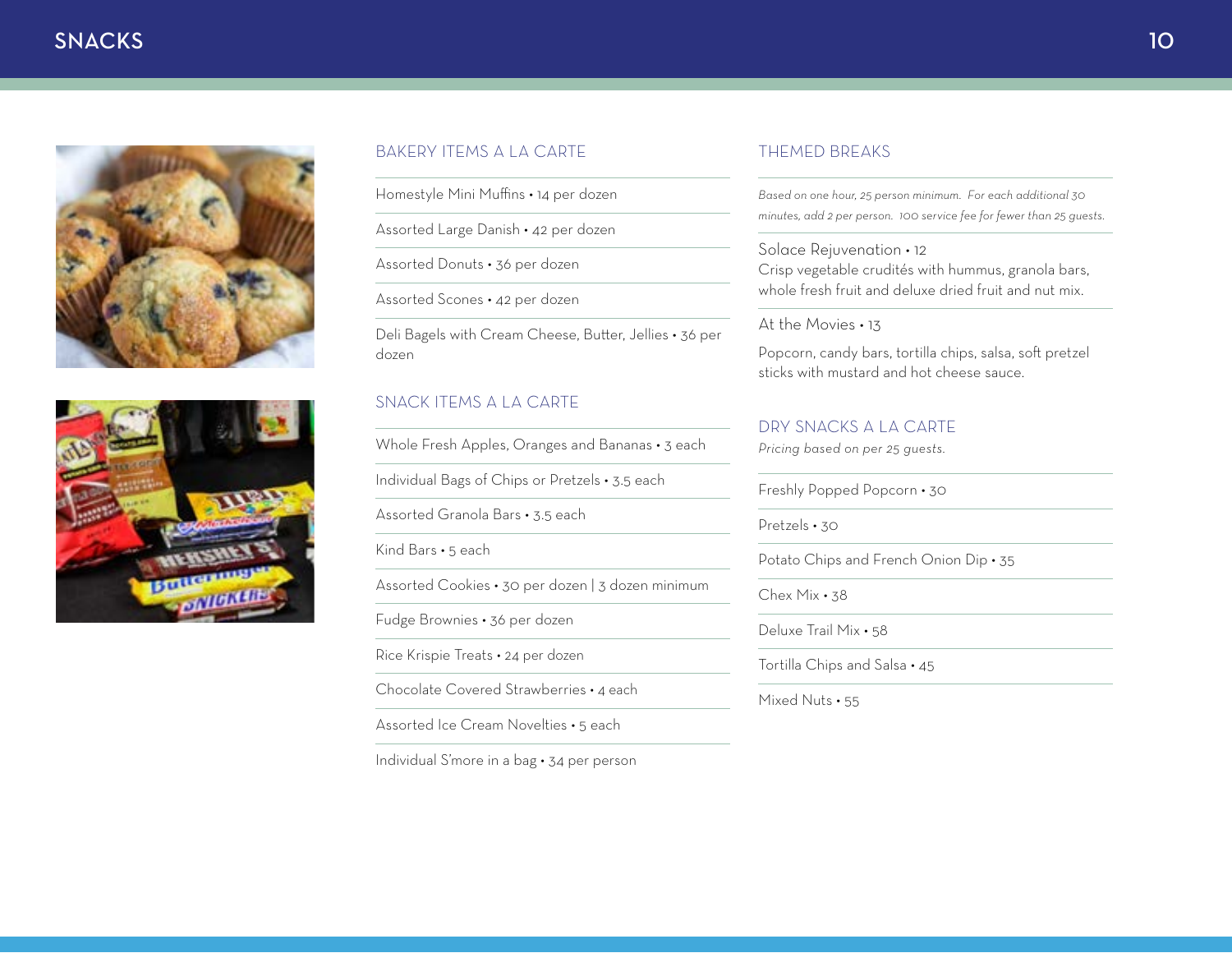# PLATED LUNCH AND IN THE RESERVE OF THE RESERVE OF THE RESERVE OF THE RESERVE OF THE RESERVE OF THE RESERVE OF T

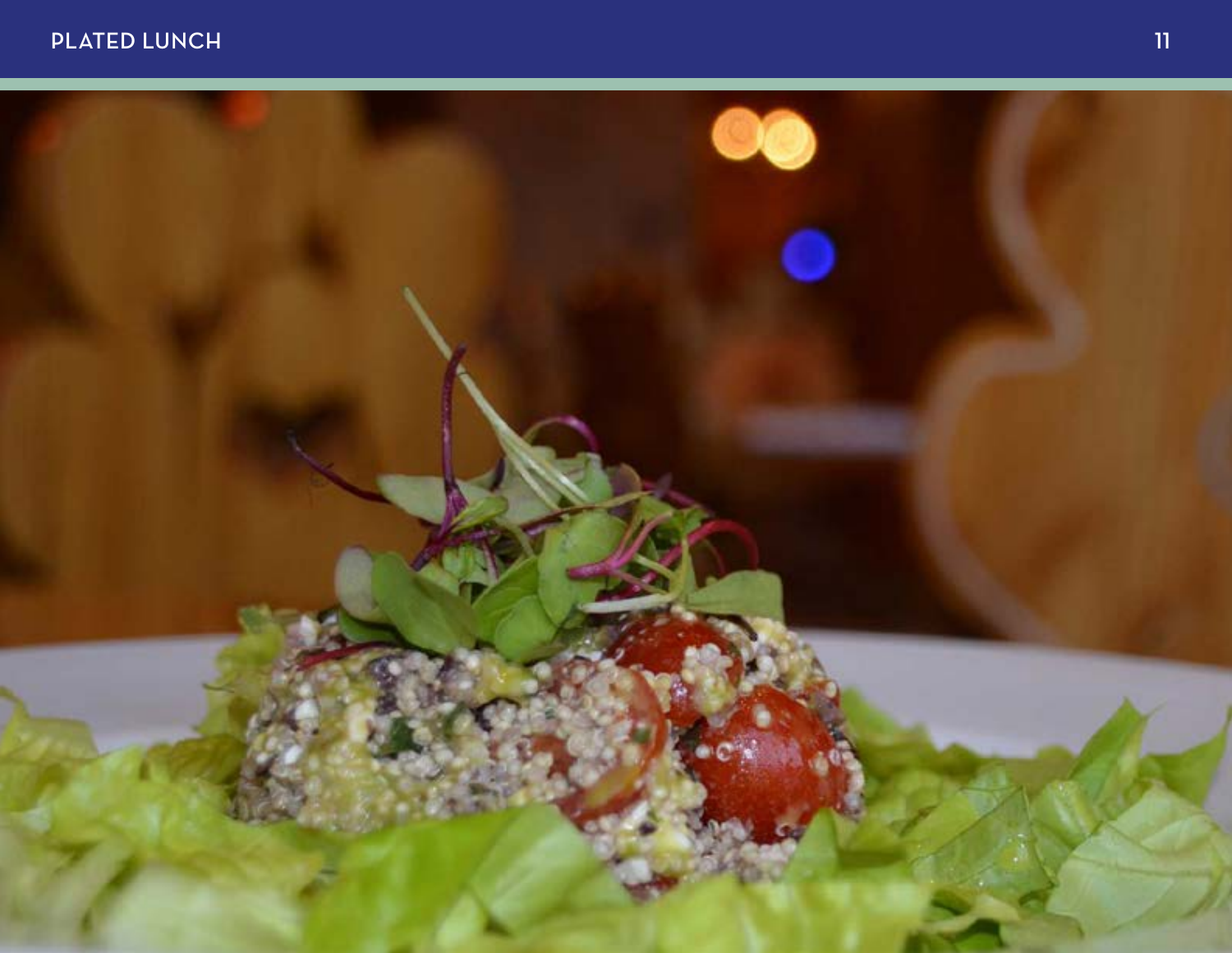# PLATED LUNCH - OFFERED 11AM-3PM 12

# LUNCH ENHANCEMENTS

#### Soup • 7

Tomato-Basil Bisque GF, Beef Barley, Classic Chicken Noodle, Minestrone GF, Broccoli Cheddar, Cream of Mushroom, Gazpacho GF, Loaded Baked Potato, Butternut Squash Bisque

#### Dessert • 6

Fresh Fruit Cup V/GF, Chocolate Mousse GF, German Chocolate Cake, Traditional Carrot Cake, New York Cheesecake, Tiramisu

# PLATED SALADS

*May select up to 3 plate options*

*Includes iced tea, lemonade, coffee and tea service. All salads are served with rolls and butter.* 

# Cobb Salad • 22 • GF

Mixed greens, grilled chicken, bacon, avocado, bleu cheese, tomato, hardboiled egg, choice of dressing.

Arugula Watercress Salad • 19 • GF Granny Smith apple sticks, goat cheese, toasted pine nuts, dried cranberries, lemon blood orange vinaigrette.

*Add tuna, chicken, salmon or shrimp 7 per person.* 

Northern Michigan Salad • 20 • GF Arcadian Harvest Blend, grilled chicken, gorgonzola, dried cherries, toasted walnuts and green apple vinaigrette.

Grilled Chicken Caesar Salad • 22 Romaine, grilled chicken, garlic croutons, shaved parmesan, creamy Caesar dressing.

Caprese Salad • 19 • GF Mozzarella, Heirloom tomatoes, fresh basil, balsamic vinaigrette.

# PLATED SANDWICHES

*Includes iced tea, lemonade, coffee and tea service. All sandwiches are served with house-made potato chips and a pickle spear. Substitute veggie chips for 2 per person.*

Gluten free bread available

• 1 additional charge, per person

# Italian Grinder • 21

Salami, ham, provolone, tomato, onion, banana peppers, Italian dressing on a grinder sub.

# Michigan Chicken Salad Croissant • 20

Homemade chicken salad with northern Michigan cherries, celery, walnuts, leaf lettuce on a flaky croissant.

# Smokin' Granny Wrap • 22

Buffalo chicken by Boar's Head, smoked bacon, cheddar, Granny Smith apple sticks, toasted sunflower seed-cranberry sauce, honey lime chipotle aioli, cheddar encrusted garlic herb wrap.

# Croissant Club • 21

Turkey, ham, bacon, cheddar, lettuce, tomato and mayonnaise on a flaky croissant.

# Roast Beef • 25

Roast beef, Boursin cheese, lettuce, tomato, onion and bistro sauce on a soft onion roll.

# PLATED LUNCHEON ENTREES

*Includes iced tea, lemonade, coffee and tea service. All entrees include a garden or Caesar salad, rolls and butter and chef's choice vegetable. .*

# Pan Seared Pork Loin • 26

Pan seared pork loin with Fuji apple chutney. Served with rice pilaf.

# Sautéed Chicken Breast • 26

Chicken breast finished with a Boursin cream sauce and garnished with fresh raspberries. Served with rice pilaf.

# Great Lakes Whitefish • 27 • GF

Broiled whitefish finished with lemon-thyme butter sauce. Served with rice pilaf.

# Quinoa Stuffed Pepper • 22 • V/GF

Vegetables and quinoa stuffed into a bell pepper and roasted.

# Countryside Ratatouille • 21 • V/GF

Seasoned eggplant, zucchini, squash and seasonal vegetables, sautéed in vegetable stock.

GF - Gluten Free

#### V - Vegan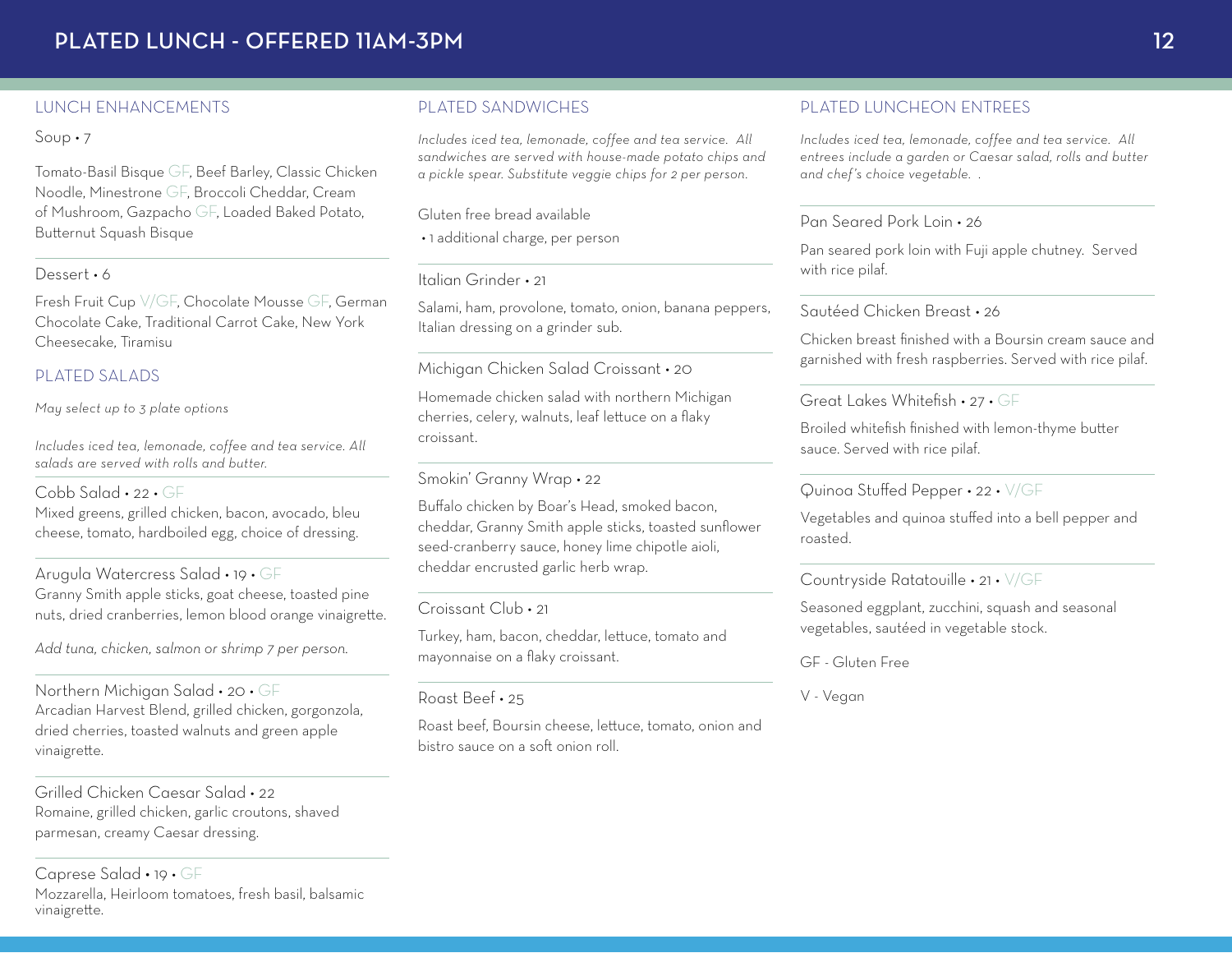# BOXED LUNCH NEWSFILM IN THE RESERVE OF THE RESERVE OF THE RESERVE OF THE RESERVE OF THE RESERVE OF THE RESERVE

# BOXED SANDWICHES & SALAD

*Limit of 3 selections*

*Includes your choice of one sandwich, whole fruit or apple slices, dry snack, cookie and Dasani bottled water.* 

Gluten free bread available

• 1 additional charge, per person

# Roast Beef & Cheddar • 21

Soft roll layered with roast beef, cheddar, onion, tomato, leaf lettuce, bistro sauce on the side.

#### Ham & Cheese • 21

Soft roll layered with ham, cheddar, onion, tomato, leaf lettuce, bistro sauce on the side.

# Corned Beef Sandwich • 21

Corned beef, Swiss, lettuce, tomato on marble rye with Thousand Island dressing and mustard on the side.

# Turkey BLT Wrap • 21

Whole wheat wrap with turkey, bacon, lettuce, tomato and soft herb French cheese.

# Tuna Sandwich • 21

Traditional mayonnaise based white albacore tuna salad, leaf lettuce, tomato, provolone on a soft roll.

# Veggie Roll • 21

Whole wheat wrap stuffed with cucumber, onion, green pepper, tomato, shredded mozzarella and hummus.

# Southwestern Spiced Salad • 21

Arugula, marinated cucumber, grape tomatoes, shaved red onions, herb spiced vinaigrette. Served with luncheon roll, butter, apple slices or whole fruit, cookie, bottled water.

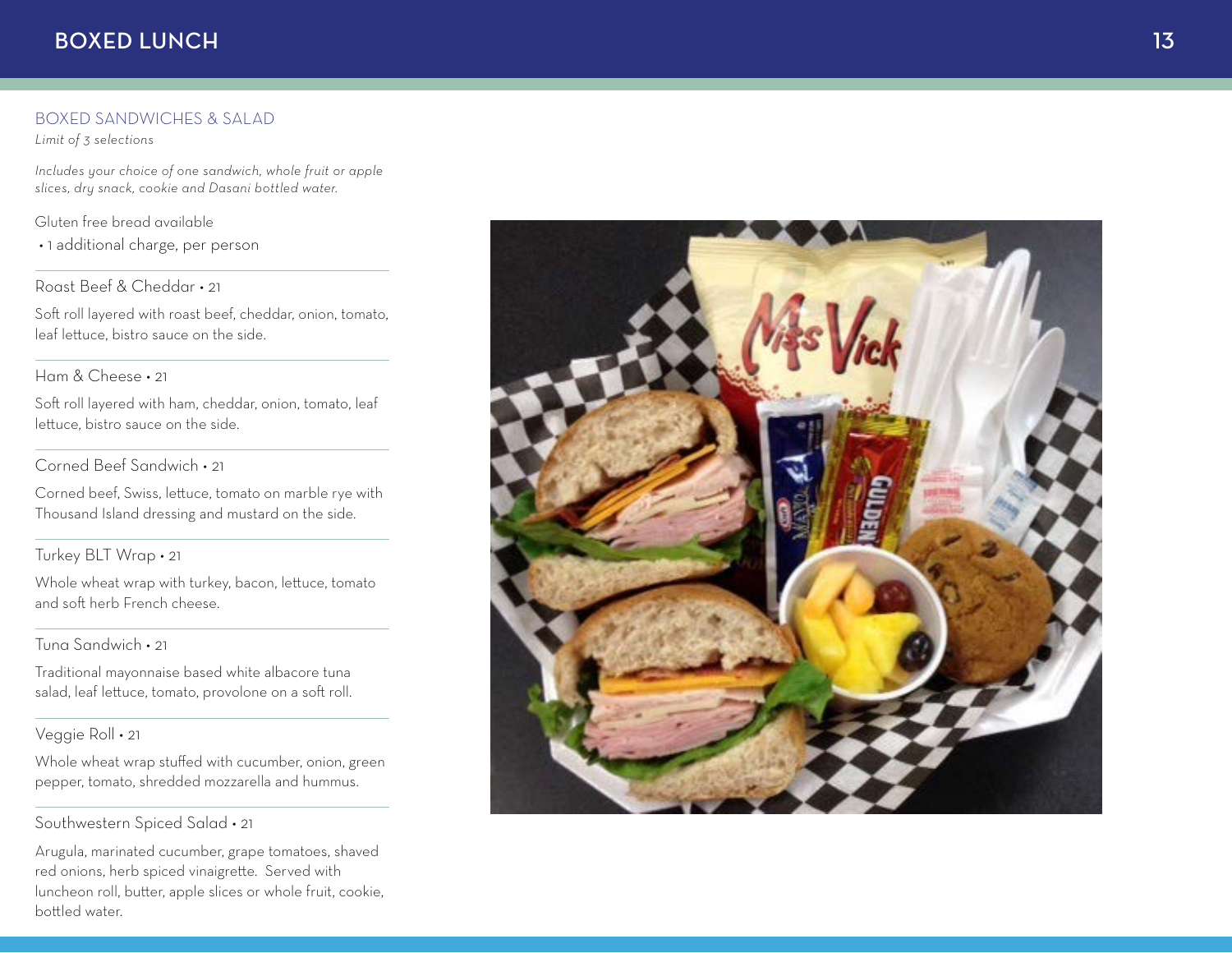# LUNCH & DINNER BUFFETS

*Based on one hour. For each additional 30 minutes add 2 per person. 100 service fee for fewer than 50 guests, 25 person minimum* 

*Served with iced tea, lemonade, coffee and tea service.* 

Gluten free bread available

• 1 additional charge, per person

Soup & Salad Bar • 19

Salad bar of spring mix and romaine lettuce with cherry tomatoes, onions, olives, cucumbers, broccoli, carrots, shredded cheese, croutons, diced eggs, sunflower seeds, dried cranberries, assorted dressings and vinaigrettes. Chef's choice cold salad, garlic breadsticks, choice of two soups.

Add chicken or beef strips • 3 per person

Director's Deli Board • 25 lunch | 34 dinner

Garden tossed salad bar with cherry tomatoes, carrots, cucumbers, shredded cheese, croutons, assorted dressings and vinaigrettes. Deli display featuring shaved ham, smoked turkey, roast beef, cheddar and Swiss. Served with assorted sandwich breads and wraps, tomato, lettuce, onion, mustard, mayonnaise, deli sauce, potato chips and assorted dessert bars.

*Add tuna salad, egg salad, chicken salad or roasted vegetable platter 2 per person.* 

Mario's Pizza Buffet • 23 lunch | 30 dinner

Garden tossed salad bar with cherry tomatoes, carrots cucumbers, shredded cheese, croutons, assorted dressings and vinaigrettes. Assorted housemade 12 slice pizza, garlic breadsticks with marinara sauce. Assorted cookies and brownies.

# Lakeside Grille · 26 lunch | 34 dinner

Garden tossed salad bar with cherry tomatoes, carrots, cucumbers, shredded cheese, croutons, assorted dressings and vinaigrettes. Michigan-style potato salad, traditional baked beans and fresh corn on the cob. Grilled hamburgers, bratwursts and hot dogs. Served with cheddar, Swiss, lettuce, tomato, pickle, onion, pickle relish, sauerkraut, mustard, ketchup and mayonnaise. Assorted cookies and brownies.

*Add grilled chicken breast, turkey burgers or veggie burgers 3 per person.* 

South of the Border • 26 lunch | 33 dinner

Garden tossed salad bar with cherry tomatoes, carrots, cucumbers, shredded cheese, croutons, assorted dressings and vinaigrettes. Tortilla chips, salsa, queso dip, refried beans and Spanish rice. Beef wet burritos, seasoned ground beef, tacos with hard and soft shells, beef and chicken fajitas. Served with grilled onions, peppers, shredded cheese, chopped tomatoes, shredded lettuce and sour cream. Fruit filled empanadas.

Little Italy • 26 lunch | 32 dinner

Caesar salad bar with romaine, garlic croutons and creamy Caesar dressing. Garlic breadsticks with marinara. Antipasto display featuring sliced salami, ham, mozzarella, roasted peppers and olives. Baked ziti with authentic Italian sausage, chicken piccata. Baked vegetarian lasagna. Italian-seasoned zucchini and squash. Tiramisu.

Executive Deli Luncheon • 25 lunch | 32 dinner *75 per maximum.* 

Salad Option (select two):

Chilled Pasta Primavera, Creamy Coleslaw, Michiganstyle Potato Salad, Thai Chicken Noodle Salad, Greek Farmer's Salad

Sandwich & Wrap Option (select three): Prosciutto, hard salami, mozzarella, roasted red peppers and pesto on focaccia bread.

Herb and pepper roasted sirloin with Boursin cheese on a hoagie roll.

Roasted chicken with lettuce, tomato and sun-dried aioli on a whole wheat hero.

Roasted turkey with caramelized onions, Swiss and bistro sauce on focaccia bread.

Traditional mayonnaise based or oil and lemon based white albacore tuna salad, lettuce, tomato in a pita pocket.

Grilled vegetable sandwich with provolone and sundried tomato aioli on ciabatta bread.

Dessert Option (select two): Chocolate Chip Cookies, Chocolate Dipped Strawberries GF, Fudge Brownies, Apple Strudel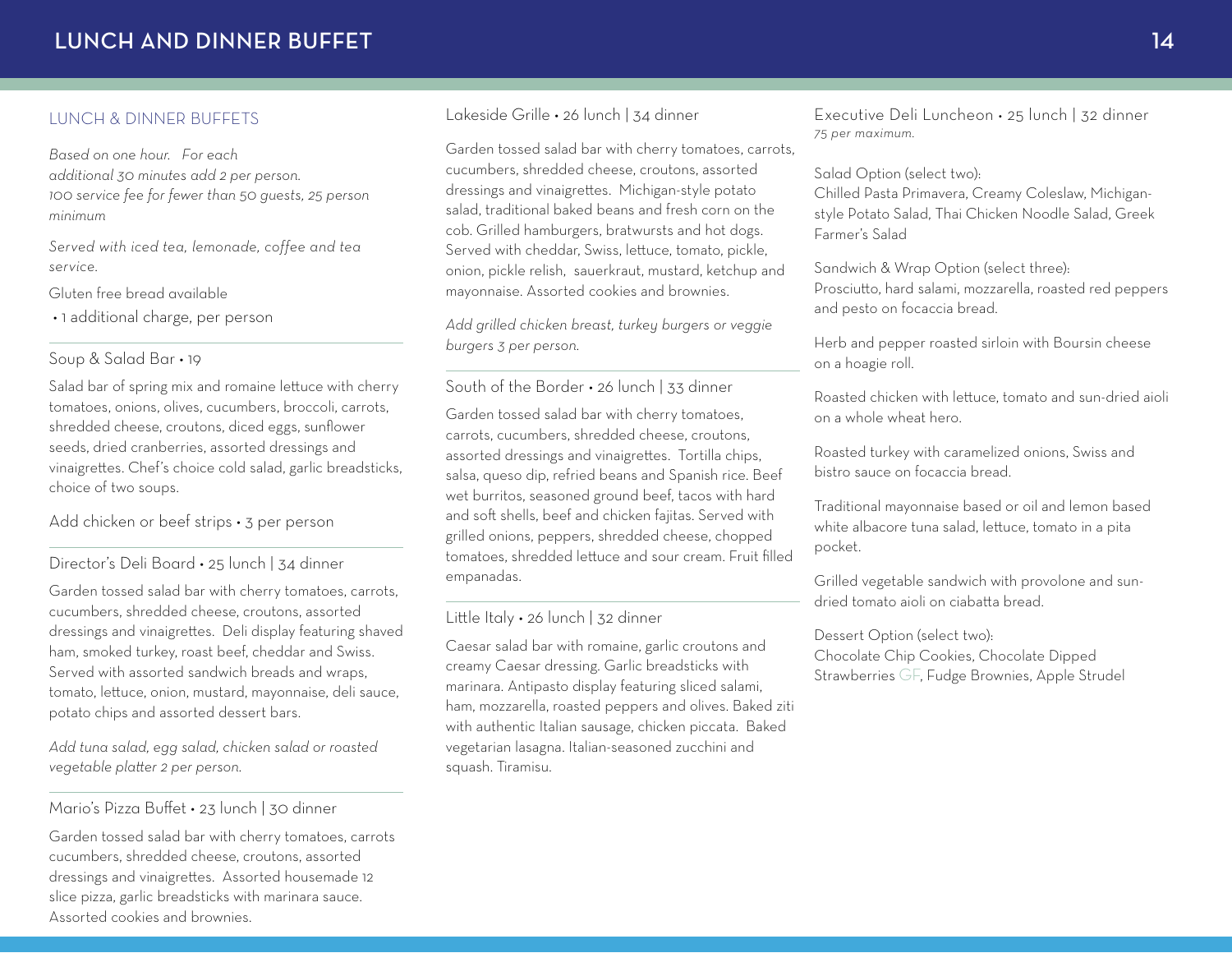# LUNCH AND DINNER BUFFET 15

# LUNCH & DINNER BUFFET

*Based on one hour. For an additional 30 minutes add 2 per person 100 service fee for fewer than 50 guests, 25 person minimum. Served with iced tea, lemonade, coffee and tea service.* 

Great Lakes Luncheon • 27 pick two | 32 pick three Dinner 33 pick two | 38 pick three

Garden tossed salad bar with cherry tomatoes, cucumbers, shredded cheese, croutons, carrots, and assorted dressings. Luncheon rolls with butter. Pasta salad and marinated cucumber-tomato salad. Includes chef's choice vegetable and dessert.

Beef & Pork Options: Sliced Flank Steak with Wild Mushroom Demi Glace

Sirloin Stroganoff with Kluski Noodles

Whole Roasted Pork Loin with Michigan Maple Glaze

Poultry Options: Creamed Brie & Apple Stuffed Chicken Breast

Chicken Marsala with Cremini Mushrooms and Trottole Pasta

Roast Turkey Tenderloin with Turkey Sausage, Cranberry and Walnut Stuffing

Fish Options: Camp-Style Cod with Bacon, Caramelized Onions and Almonds • GF

Grilled Salmon with Honey-Peach Salsa • GF

Parmesan or Potato Encrusted Great Lakes Whitefish with Lemon-Caper Buerre Blanc

Great Lakes Luncheon Continued

Eggplant Parmesan - Breaded eggplant, mozzarella cheese, marinara sauce & parmesan

Quinoa Stuffed Pepper - Vegetables and quinoa stuffed into a bell pepper and roasted. • V/GF

Vegetarian Lasagna Roulades with grilled fresh vegetable ragout

Starch Options (choose one): Oven Roasted Potatoes Rice Pilaf Mashed Potatoes

GF - Gluten Free V - Vegan



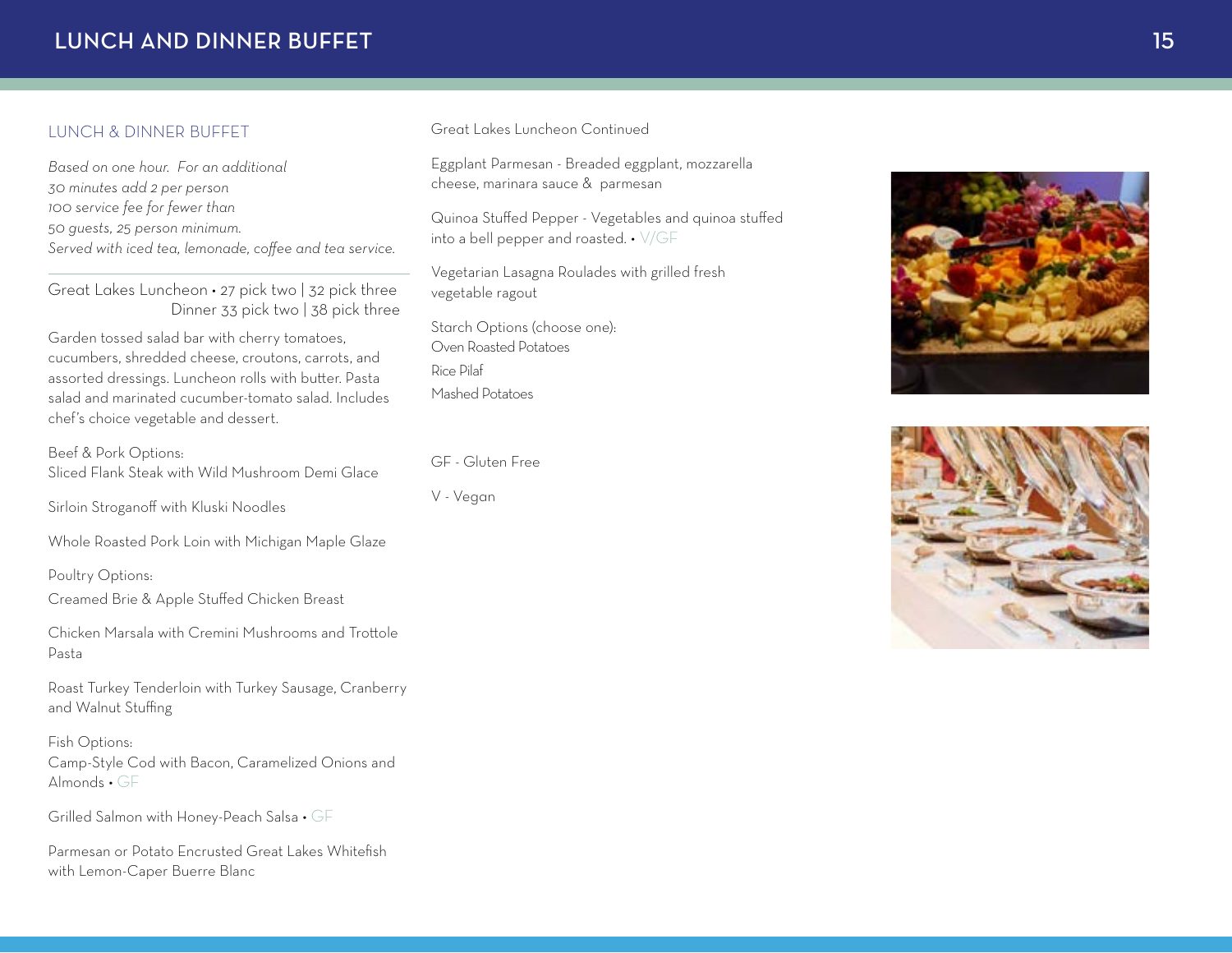# HORS D' OEUVRES 16

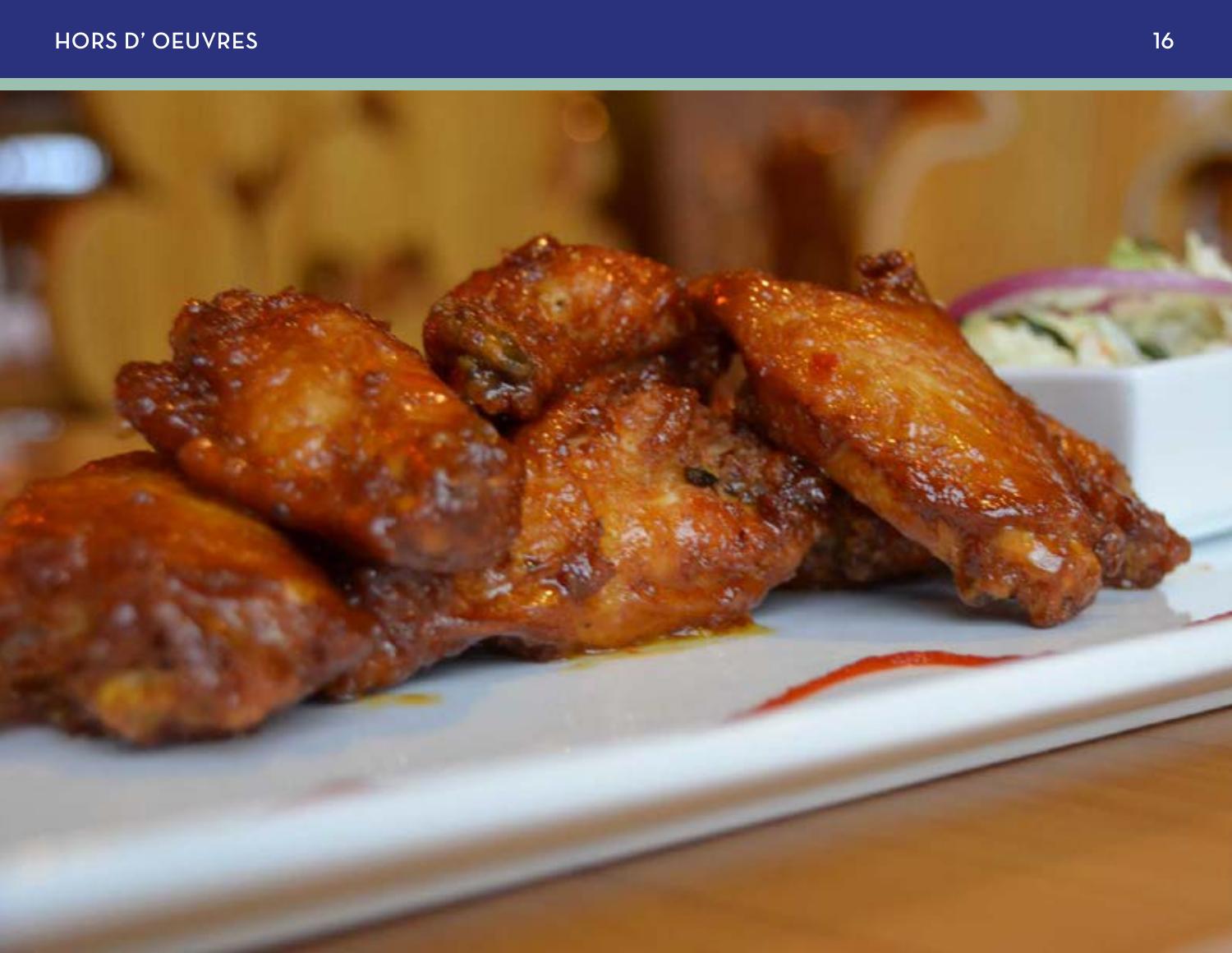# HORS D' OEUVRES 17

# ASSORTED DIPS & SPREADS

*Serves 25 people* 

French Onion Dip with Potato Chips • 50 • GF

Roasted Red Pepper Hummus with Pita Crisps • 75

Seven Layer Mexican Dip with Tortilla Chips • 75 • GF

Spinach Artichoke Dip with Pita Crisps • 95

Warm Crab Dip with Pita Crisps • 125

# **CHILLED**

*3-5 pieces per person is recommended. Price is based on 25 pieces.* 

\*Avocado and Tomato Tartlets • 50

\*Fresh Fruit Kabobs • 50 • V/GF

\*Fresh Tomato-Basil Bruschetta • 50

\*Italian Sausage and Tomato Tartlets • 50

\*Walnut, Apple and Gorgonzola Strudel Bites • 50

\*Wild Mushroom Bruschetta • 50

Assorted Sushi (California, Spicy Tuna and Cucumber Rolls) • 90 • GF

Shrimp Cocktail • 80 • GF

Smoked Whitefish • 200 (serves 50) • GF Served with assorted crackers.

# HOT

*3-5 pieces per person is recommended. Price is based on 25 pieces.* 

*Selected items \* may be hand passed to your guests for an additional \$25.00 service fee per hour, per server.* 

Chicken Strips or Bone-In Chicken Wings • 70

Choice of 2 sauces: buffalo, Asian sesame, cherry BBQ or maple-sriracha. Served with ranch or blue cheese and celery.

Jalapeno Poppers with Ranch • 65

Meatballs Au Poivre or Sweet and Sour • 55

Miniature Spanakopita • 55

Pesto and Mushroom Pizzettes • 55

\*Sausage Stuffed Mushroom Caps • 85 • GF

Apple and Brie Quesadillas • 55

Margherita Pizzettes • 55

Wild Mushroom Quesadillas with Sour Cream and Salsa • 55

Asparagus and Cheese Phyllo Puffs • 80

Crab Cakes with Cajun Remoulade • 135

Lamb Lollipops with Mango Cranberry Chutney • 250  $\cdot$  GF

Miniature Beef Wellingtons • 125

\* Scallops Wrapped in Bacon • 140 • GF

GF - Gluten Free  $V - V = V$ 

# DISPLAYS

*Serves 25, 50, 100 guests.* 

Artisan Cheese & Crackers • 195 | 270 | 505

Array of domestic and imported cheeses, garnished with grapes and berries. Served with assorted crackers.

Vegetable Crudités • 110 | 190 | 330 • V/GF

Asparagus, cucumbers, carrotts, celery, broccoli, grape tomatos, mushrooms, zucchini. Served with choice of roasted red pepper hummus or spinach dip.

Seasonal Fresh Fruit & Berries • 120 | 210 | 370 • V/GF

Assorted fresh seasonal fruit and berries. Served with choice of chocolate fondue or yogurt dip. GF

Brie En Croute • 110 | 190 | 330

Creamy French Brie wrapped in puff pastry. Served with orange preserves, fresh blueberries, crackers and bread pieces.

Assorted Dips & Spreads • 130 | 210 | 350

Spinach artichoke dip, hummus, warm crab dip and salsa. Served with tortilla chips, assorted crackers and bread pieces.

Italian Antipasto • 110 | 190 | 330 • GF

Sliced salami, ham, mozzarella, provolone, assorted olives, roasted red peppers, pepperoncini's and artichoke hearts.

# Taste of Michigan • 150 | 270 | 470

Assorted Michigan artisan cheeses, Michigan jam, jellies, berries, smoked whitefish and smoked duck sausage. Served with crackers and bread pieces.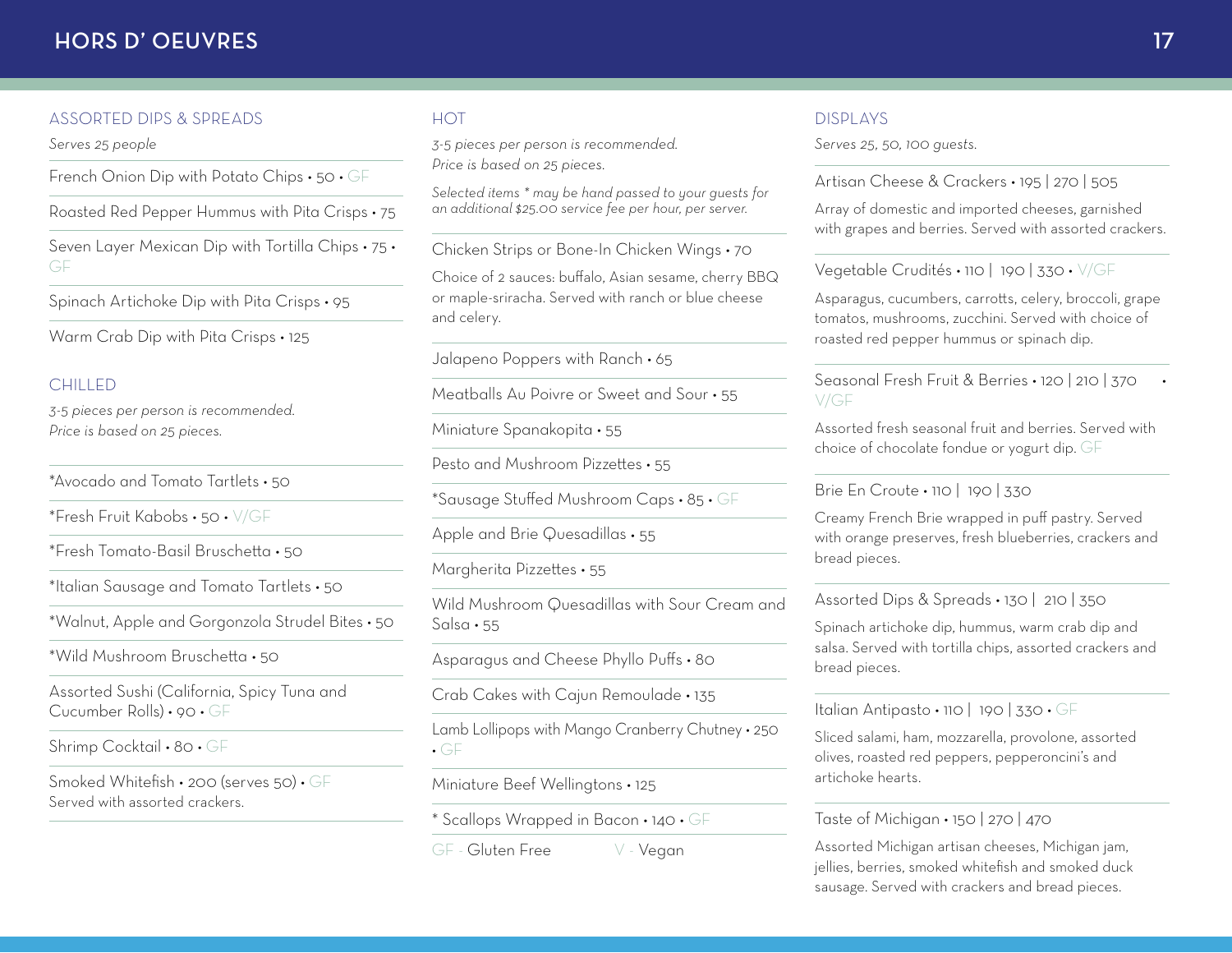# PLATED DINNER NEWSFILM AND THE RESERVE OF THE RESERVE OF THE RESERVE OF THE RESERVE OF THE RESERVE OF THE RESERVE OF THE RESERVE OF THE RESERVE OF THE RESERVE OF THE RESERVE OF THE RESERVE OF THE RESERVE OF THE RESERVE OF

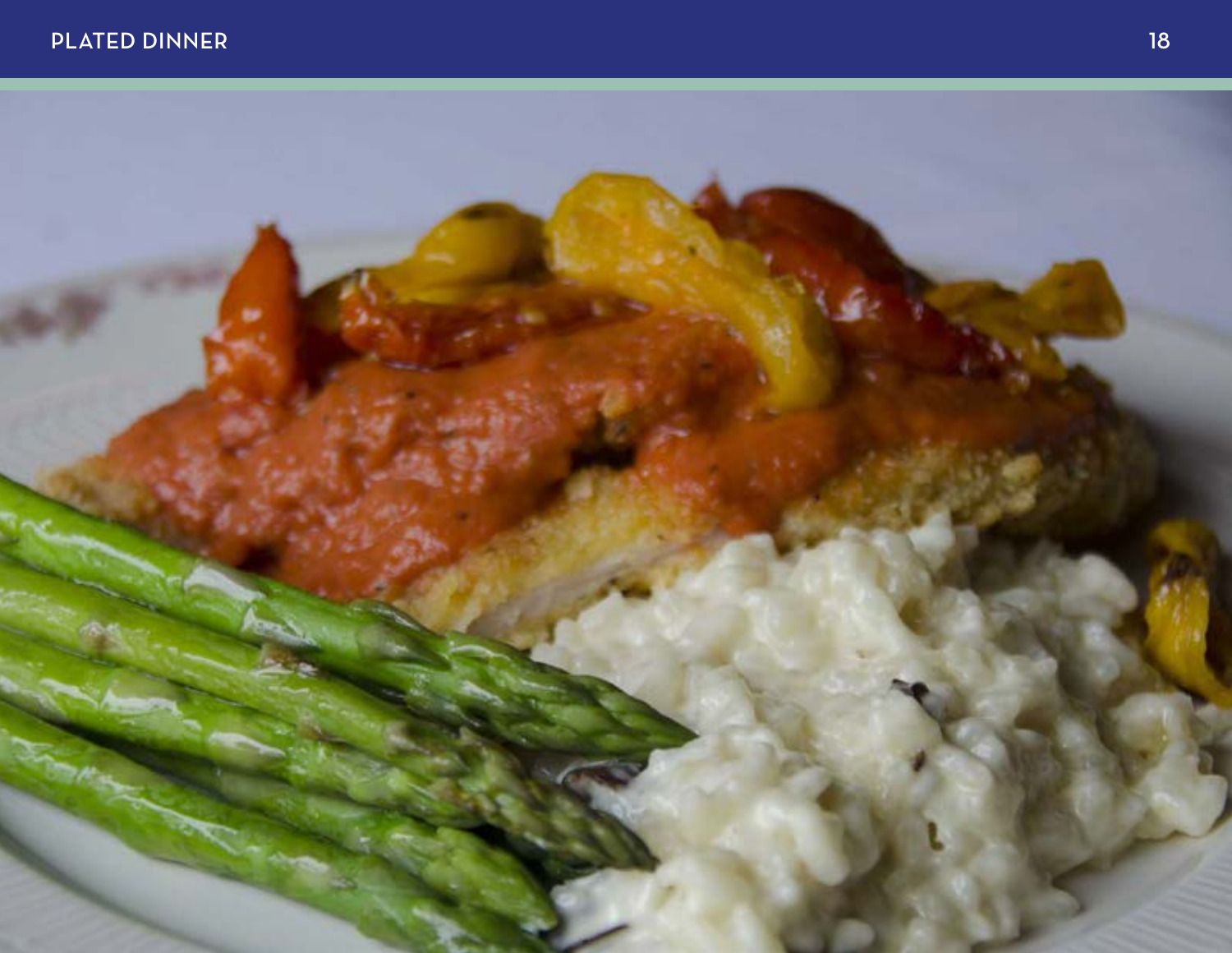# PLATED DINNERS

*Includes choice of garden or Caesar salad, Chef's choice vegetable, starch, dinner rolls with butter, iced tea, lemonade, coffee and tea service.*

Enhance your salad • 6

# Michigan Salad • GF

Arcadian blend lettuce, dried cherries, gorgonzola and toasted walnuts with housemade vinaigrette.

Southwestern Spice Salad • V/GF

Arugula, marinated cucumber and grape tomatoes, shaved red onion, herb and spiced vinaigrette

# Strawberry Fields • GF

Fresh spinach, strawberries, toasted pine nuts and goat cheese with housemade green apple vinaigrette.

# Add a soup • 7

Tomato-Basil Bisque/GF, Beef Barley, Classic Chicken Noodle, Minestrone/GF, Broccoli Cheddar, Cream of Mushroom, Gazpacho/V/GF, Loaded Baked Potato, Butternut Squash Bisque

Starch Option: (Choose one) Roasted Red Potatoes Garlic Mashed Potatoes Au Gratin Potatoes Risotto Roasted Fingerling Potatoes Rice Pilaf

# ENTREE OPTIONS

*Combine any two entrees and create a special duet plate. The additional cost is 4 per person above the price of the higher entree.*

Herb Roasted Boneless Pork Loin • 32 Roast pork loin finished with Michigan apple jus.

Grilled Strip Loin • 39 10 oz. New York strip loin topped with a morel mushroom demi-glace.

# Beef Medallions • 45

Sliced beef tenderloin medallions topped with au poivre sauce.

# Northern Michigan Chicken • 36

Pancetta, spinach and cherry chicken breast topped with Boursin cream sauce.

# Seared Chicken Breast • 34

Lightly breaded, seared chicken breast served with choice of Boursin cream sauce with raspberry drizzle, whole grain mustard sauce or wild mushroom sauce.

# Stuffed Chicken • 38

Creamed brie and apple stuffed chicken breast.

# Parmesan Encrusted Whitefish • 36

Fresh great lakes whitefish encrusted with parmesan. Finished with lemon-caper beurre blanc.

Scottish Salmon • 39 • GF Grilled salmon filet topped with maple-sriracha glaze.

# Herb Encrusted Walleye • 38

Boneless walleye fillet pressed in fresh herbs, panko bread crumbs and sautéed golden brown to perfection.

# Quinoa Stuffed Pepper • 31 • V/GF

Vegetables and quinoa stuffed into a bell pepper and roasted.

# Black Bean Cakes • 27

Black beans, corn, peppers, onions, red pepper mayonnaise, bread crumbs.

# DUET PLATES

# Chicken & Whitefish • 39

Breast of chicken, boursin cheese sauce and parmesan crusted whitefish with lemon beurre blanc.

# Filet of Beef & Chicken • 54

6oz. Sliced filet of beef with wild mushroom sauce and seared 4oz. chicken breast with lemon caper sauce.

# Land & Sea $\cdot$  56

6 oz. Beef medallions with two sugar cane skewered shrimp with lemon-butter sauce.

GF - Gluten Free  $V - V = V$ 

*.*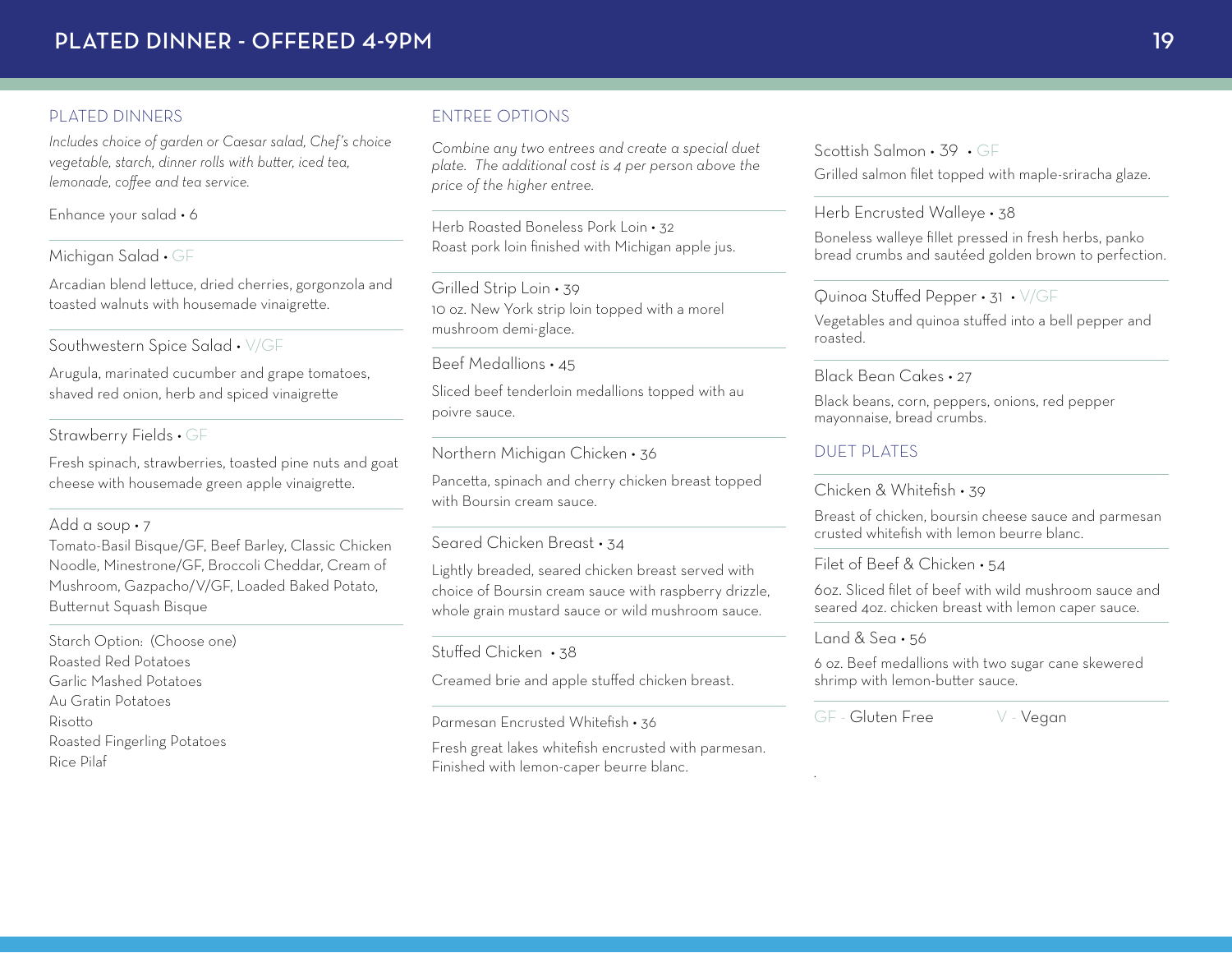# DINNER BUFFETS

*Based on one hour. For each additional 30 minutes add 2 per person 100 service fee for fewer than 50 guests, 25 person minimum. Served with iced tea, lemonade, coffee and tea service. 100 service fee for all chef-attended stations.* 

# Valley View • 38

Garden tossed salad bar with cherry tomatoes, carrots, cucumbers, shredded cheese, croutons and assorted dressings. Dinner rolls with butter. Breaded pork chop with Granny Smith apple chutney. Baked lemon herb chicken breast. Broiled whitefish provencal with tomatoes, peppers, olives and garlic. Yukon gold mashed potatoes. Green bean medley. Chef's choice assorted desserts.

# The Classic • 42

Garden tossed salad bar with cherry tomatoes, carrots, cucumbers, shredded cheese, croutons and assorted dressings. Dinner rolls with butter. Chilled pasta salad and cucumber salad. Carved London broil. Sautéed chicken breasts with forest mushroom sauce. Camp style walleye with caramelized onions, toasted almonds and bits of bacon. Oven roasted red potatoes and seasonal vegetables. Chef's choice assorted desserts.

*Substitute London broil with chef-carved prime rib for an additional 5 per person.* 

# Northern Michigan Grille • 44

Garden tossed salad bar with cherry tomatoes, carrots, cucumbers, shredded cheese, croutons and assorted dressings. Dinner rolls with butter. Chilled pasta salad, Michigan-style potato salad. New York strip steak, BBQ pork ribs and BBQ chicken. Oven roasted potatoes, fresh corn on the cob and traditional baked beans. Layered strawberry shortcake.

*Add sauerkraut-stuffed whole pig for an additional 8 per person (50 person minimum).* 

The Mighty Mac • 45 pick two | 49 pick three

Garden tossed salad bar with cherry tomatoes, carrots, cucumbers, shredded cheese, croutons and assorted dressings. Dinner rolls with butter. Chilled pasta salad and cucumber salad. Chef's choice starch, vegetable and assorted desserts.

Chef-Carved Options: Roast Prime Rib of Beef • GFwithout sauce

Roast Beef Strip Loin • GFwithout sauce

Roast Pork Loin • GFwithout sauce

#### Poultry Options:

Northern Michigan chicken with pancettta, spinach and cherry chicken breast topped with Boursin cream sauce.

Roasted Breast of Chicken with Boursin Cream sauce and Fresh Raspberries

Roasted Breast of Chicken with Gorgonzola, Pear and Walnut Cream sauce

#### Fish & Seafood Options:

Parmesan or Potato Encrusted Great Lakes Whitefish with Lemon-Caper Buerre Blanc

Scottish Salmon with Maple Sriracha Glaze • GF

Grilled Shrimp Skewers with Citrus Glaze • GF

Vegetarian Options:

Countryside Ratatouille

Seasoned eggplant, zucchini, squash and seasonal vegetables sauteed in vegetable stock • V/GF

Quinoa Stuffed Pepper

Vegetables and quinoa stuffed into a bell pepper and roasted. • V/GF

#### Spanakopita

Layers of spinach, feta cheese and flaky phyllo dough.

Black Bean Cakes

Black beans, peppers, onions, bread crumbs with a red pepper mayonnaise.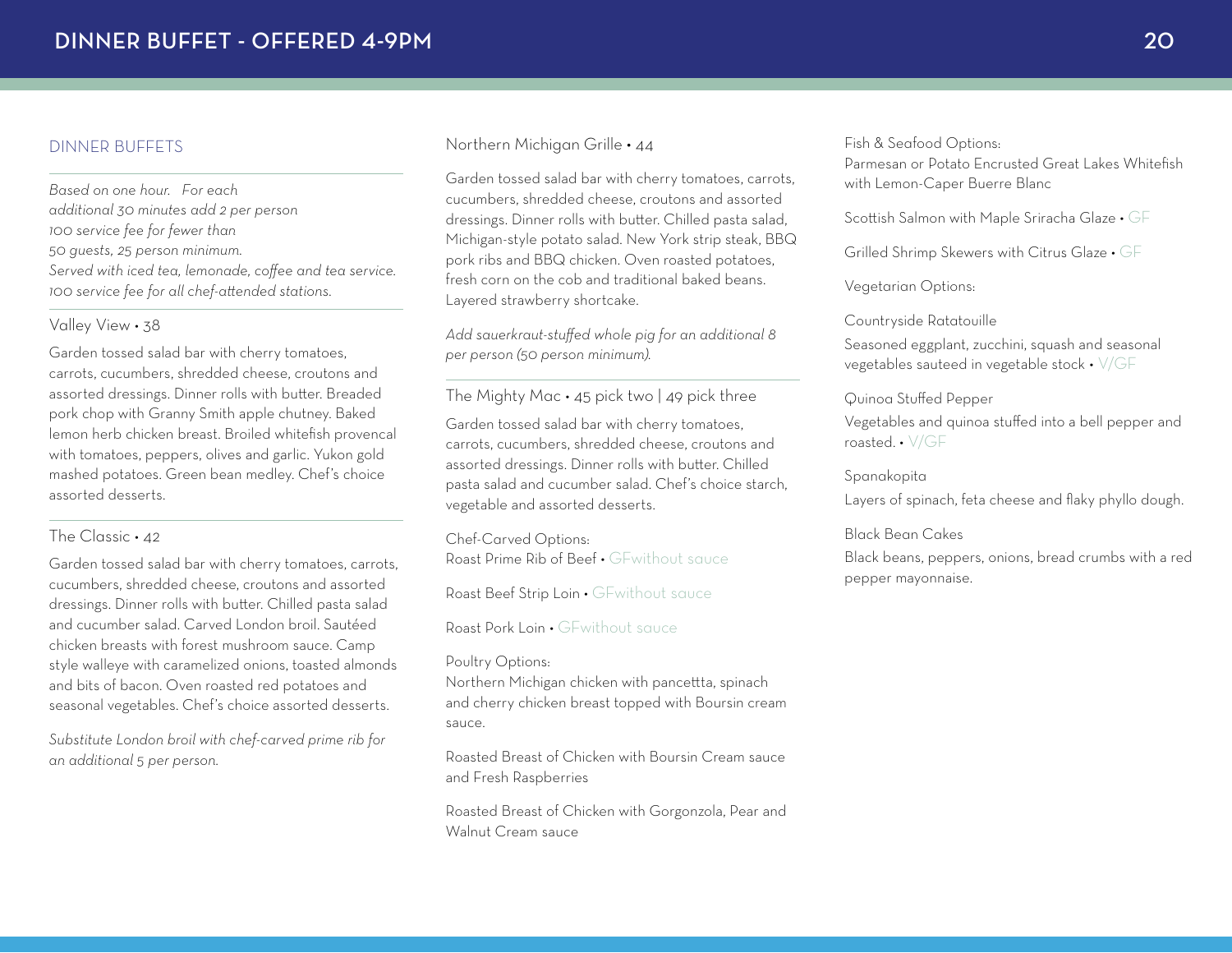# BUFFET DINNER ENHANCEMENTS

*Manned station • 100 Only as addition to dinner buffet.*

# Pasta Station • 14

Bowtie, penne and tortellini pasta with fresh vegetables, pesto, marinara and Alfredo sauces.

*Add chicken, Italian sausage and shrimp for an additional 4 per person.* 

# Fajita Station • 17

Chicken and beef fajitas with soft shell tortillas, sautéed peppers, onions, tomatoes, shredded lettuce, shredded cheese, sour cream and salsa.

# BUFFET DINNER CARVING STATION ENHANCEMENTS

*Chef attended carving stations providing appetizer sized portions. Served with appropriate condiments and rolls. 100 fee is assessed with all chef-attended carving stations. Without sauce, item is GF.*

Jerk Roast Pork Loin with Pineapple Mango Chutney • 12

Herb Roasted Top Round • 12

Roast Prime Rib of Beef • 18





# CHILDREN'S PLATED MENU

*Children ages 4-12. Includes lemonade, juice or milk. All entrees are served with choice of one side.* 

Individual Pepperoni or Cheese Pizza • 11

Chicken Strips • 12

Hot Dog • 11

Hamburger • 11

Sides (Choose one): Mashed Potatoes, Macaroni & Cheese, Applesauce, Chips, Fruit Cup, Carrot Sticks with Ranch

# CHILDREN'S BUFFET MENU

*Children ages 4-12. Includes lemonade, juice or milk. Based on one hour. 25 children minimum.* 

Entree (choose two) • 18 Chicken Strips Pepperoni or Cheese Pizza Noodles and Marinara Hot Dogs Macaroni and Cheese Hamburger

Sides (Choose two) French Fries Mashed Potatoes Sweet Potato Fries Applesauce Chips Fruit Cup Carrot Sticks with Ranch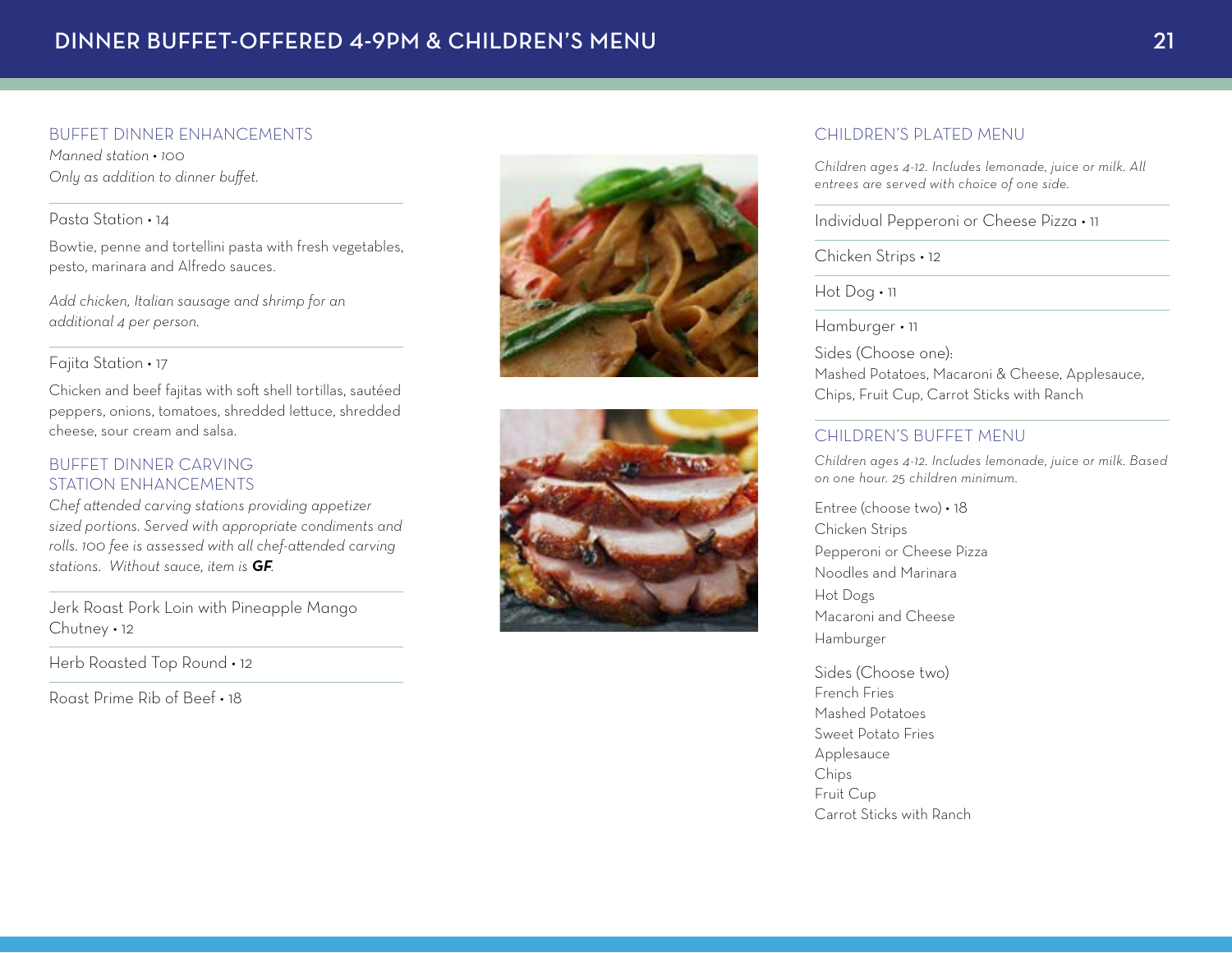# DESSERT STATIONS

*100 surcharge for fewer than 50 guests, 25 person minimum. Based on one hour.*

Ice Cream Sundae Station • 12 • GF

Hand-scooped vanilla and chocolate ice cream, hot fudge, butterscotch sauce, strawberry sauce, sundae nut topping, whipped cream, M&M's and Reese's pieces.

*Add fresh fruit for an additional 2 per person.* 

Miniature Dessert Station • 14

Assortment of petit fours, miniature cheesecakes, chocolate covered strawberries and truffles.

Molten Lava Cake Station • 12

Warm lava cake with a hand scooped vanilla bean ice cream with a chocolate or caramel drizzle.

S'more Station • 11

Marshmallow, honey graham crackers, milk chocolate bars, Reese's peanut butter cups and Andes mints.

*Add bonfire for an additional 130 per 2 hours.* 

# PLATED DESSERT

*Plated meals are served wth your choice of one of the following desserts.*

Flourless Chocolate Torte • GF

Angel Food Cake with Berries

Tuxedo Truffle Mousse Cake

Two Chocolate Covered Strawberries GF

Bistro Key Lime Pie

New York Style Cheesecake

#### Tiramisu

Layered Strawberry Shortcake or Traditional Strawberry Shortcake

Ultimate Chocolate Cake

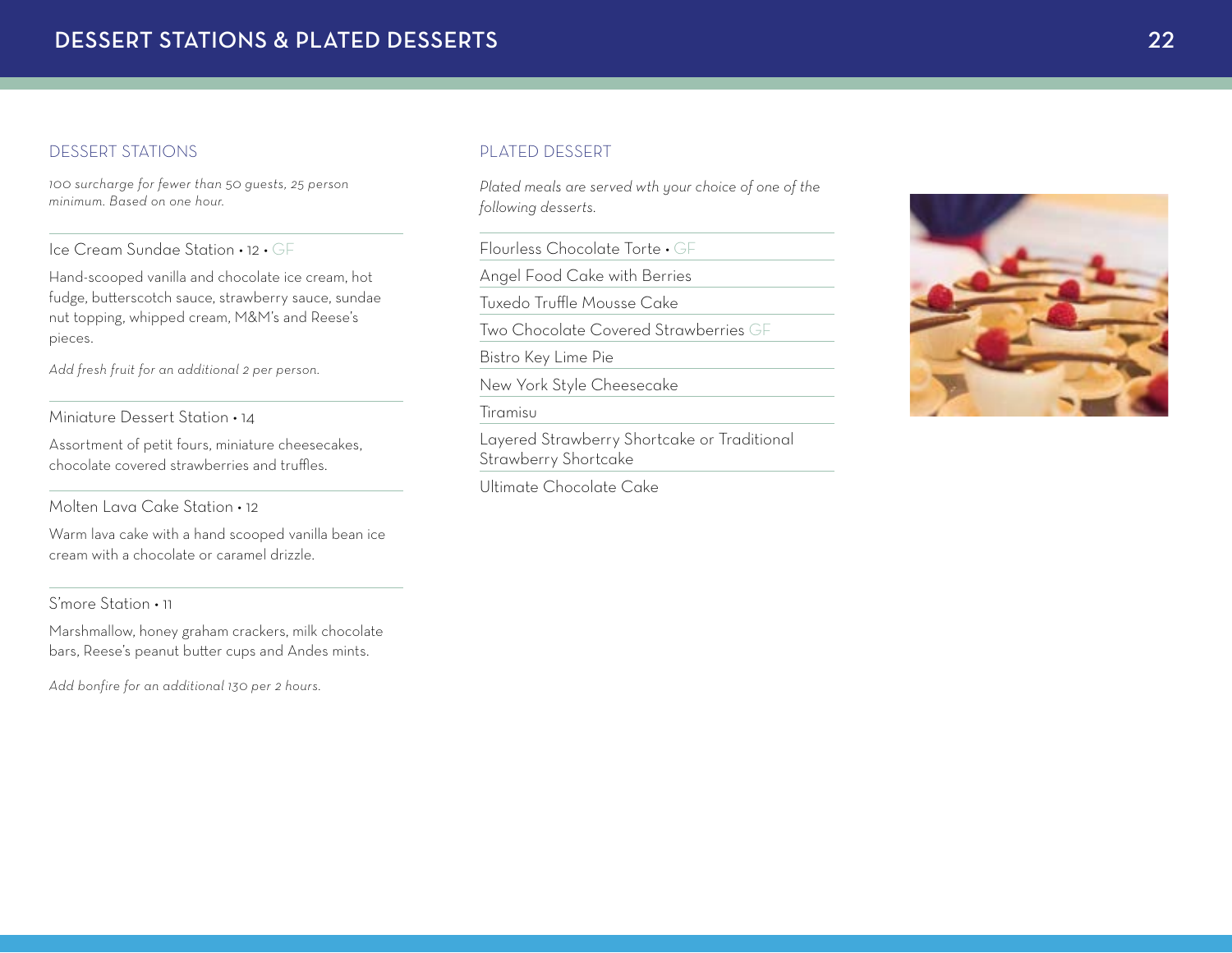# LATE NIGHT BITES 23

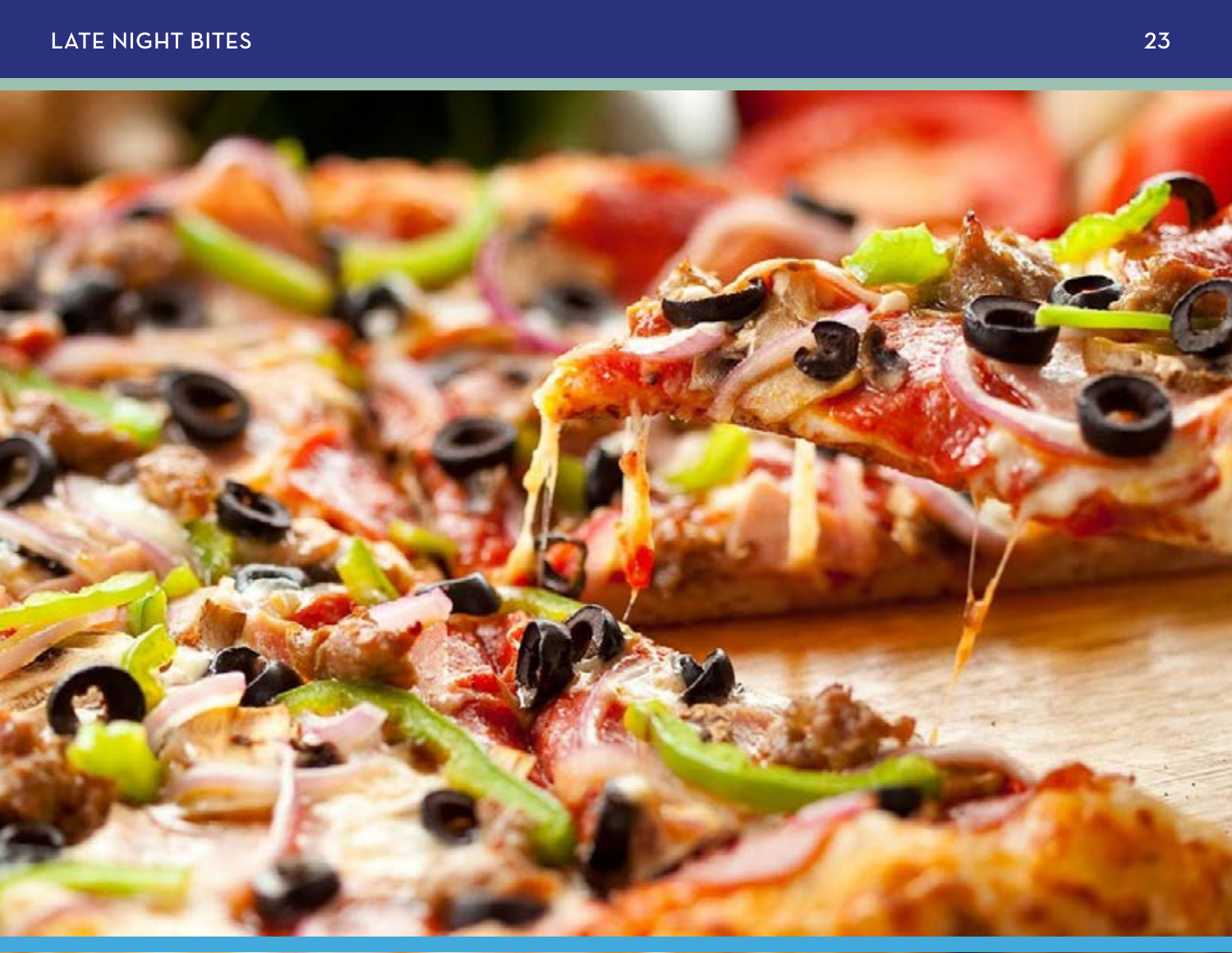# LATE NIGHT BITES

*Available from 9-11pm. 100 surcharge for fewer than 50 guests, 25 person minimum. Based on one hour.*

# Pizza Bar • 12

Assorted Trophy Room pizzas, garlic sticks and marinara. • GF pizzas available

# Slider Bar • 12

Miniature burgers served with griddled onions, pickles and American cheese. Served with French fries.

# Taco Bar • 12

Seasoned ground beef served with crisp corn and soft flour tortillas, lettuce, tomatoes, cheddar cheese, tortilla chips, sour cream and salsa.

# Chili Dog Bar • 12

All-beef hot dogs served with Detroit chili sauce, onions, ketchup, mustard and cheddar cheese. Served with French fries.

# Wings • 18 • GF

Crisp chicken wings with choice of buffalo, maplesiracha or cherry BBQ sauce. Served with ranch, blue cheese and celery sticks.

*Choose up to two sauces.* 

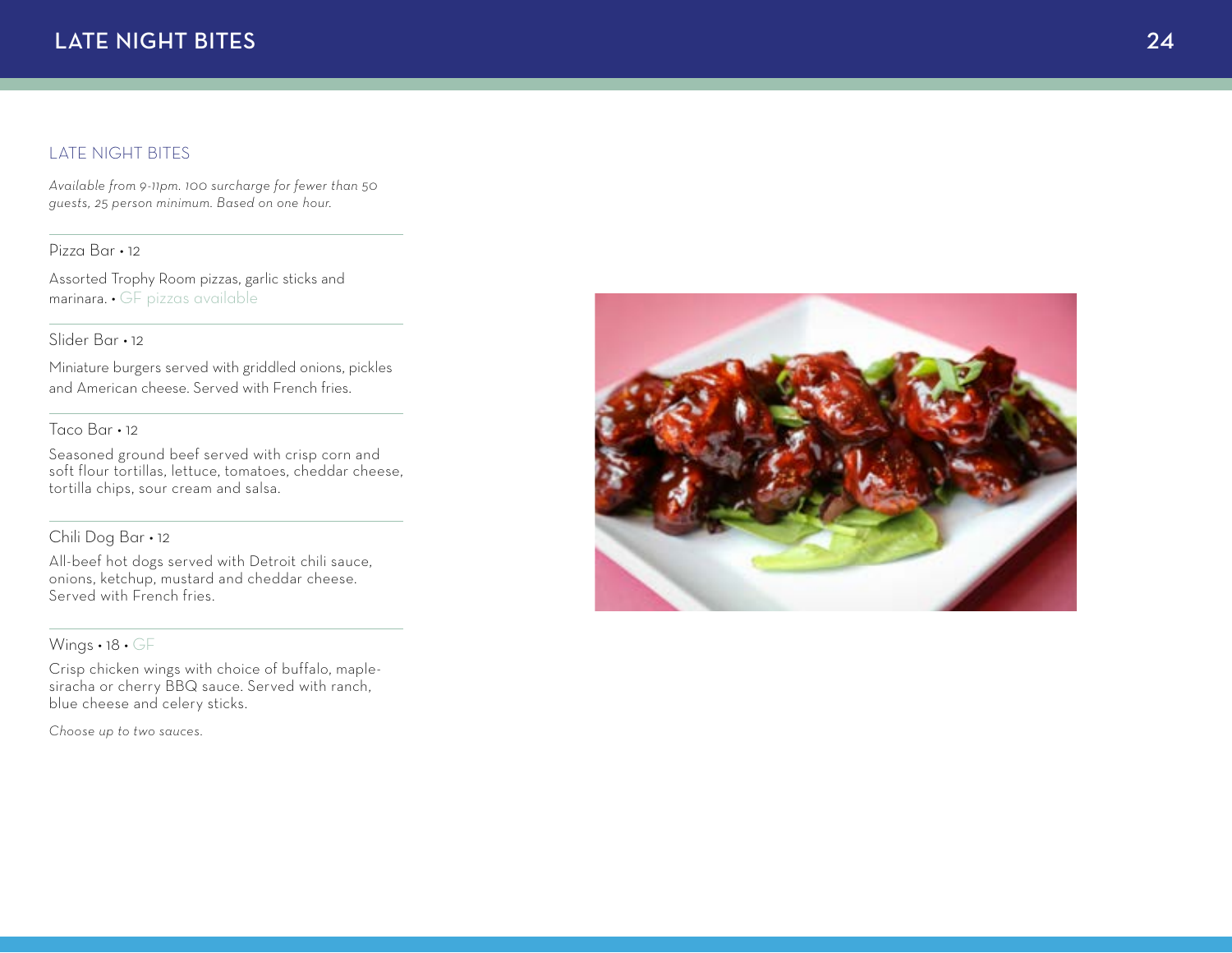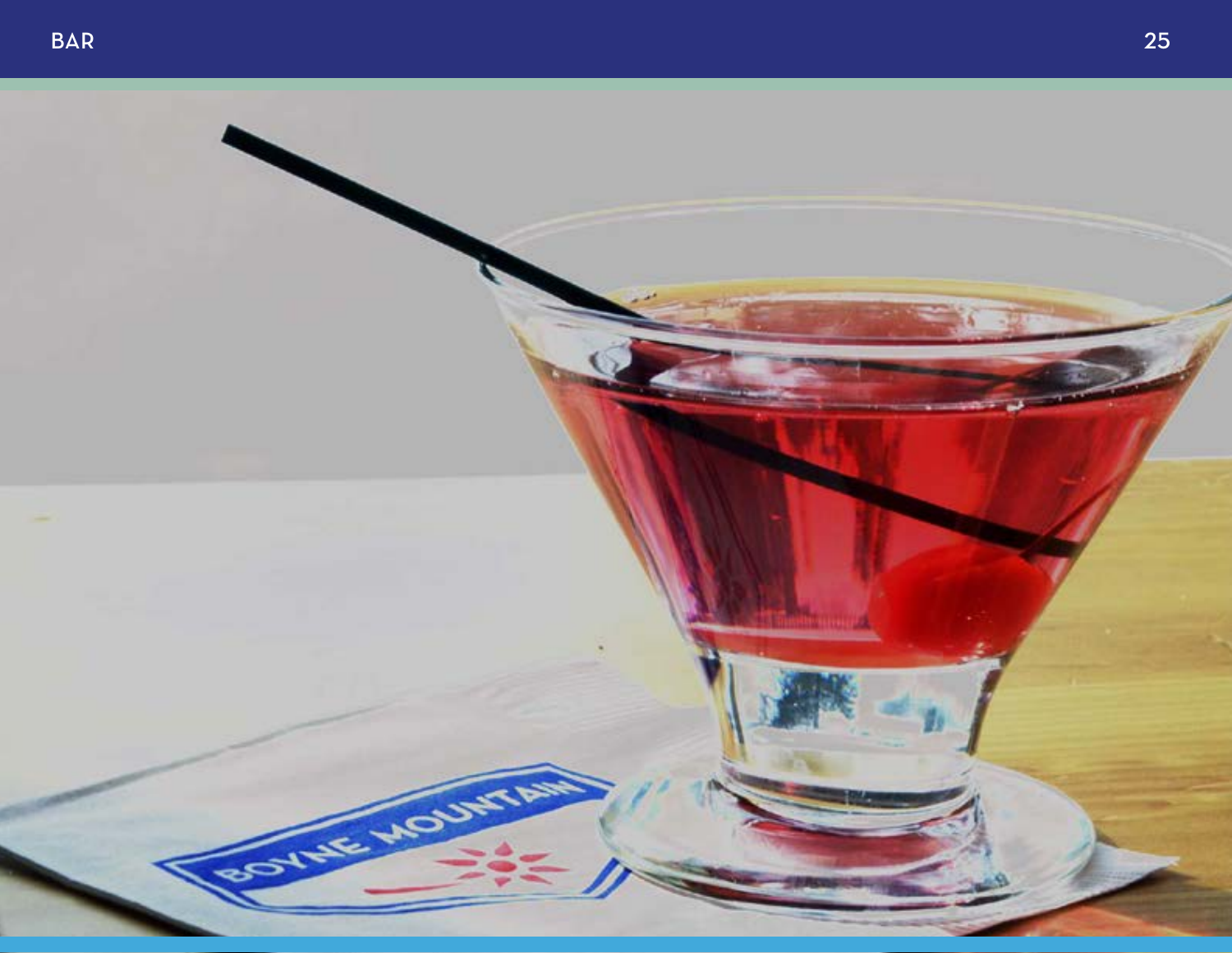*A 50 per hour bartending fee will be assessed for all cash or sponsored bars if sales do not exceed 100 per hour.* 

*Bar relocation fee is 100 per bar.* 

*Due to occassional limited availability substitutions may occur* 

# Cash Bar

Individuals pays per drink tax and gratuity is additional.

# Sponsored Bar

A fully stocked bar featuring house, call, premium or super premium brands with the charge reflecting the actual number of drinks based on consumption.

# WINE

# TIER 1

Mezzacorona Estate, Italy • 9 glass | 32 bottle Chardonnay, Cabernet, Merlot, Pinot Noir

# TIER 2

Chateau Souverain • 10 glass | 38 bottle Chardonnay, Cabernet, Merlot, Sauvignon Blanc

# TIER 3

Donati Family Vineyard • 12 glass | 48 bottle Un-Oaked Chardonnay, Cabernet Sauvignon, Merlot, Pinot Noir, Chalet Edelweiss Claret, and Frenzy Sauvignon Blanc • 12 glass | 48 bottle

# LIQUOR

# CALL

Highballs • 7.75 Rocks, Martinis, Margaritas and Manhattans • 9.25

New Amsterdam Vodka, Bacardi, Captain Morgan, Canadian Club, Jack Daniels, Dewar's, Jim Beam, New Amsterdam Gin, Jose Cuervo Gold

# PREMIUM

Highballs • 9.25

Rocks, Martinis, Margaritas and Manhattans • 10.5

Titos, Crown Royal, Jameson, Johnnie Walker Red, Maker's Mark, Tanqueray, 1800 Cuervo, Kracken Spiced Rum

#### SUPER PREMIUM

Highballs • 11

Rocks, Martinis, Margaritas and Manhattans • 12

Grey Goose, Papa Pilar Blonde, Jack Daniels Single Barrel, Ketel One Citroen, Johnnie Walker Black, Woodford Reserve Single Batch, Bombay Sapphire, Patron Silver

# CORDIALS

B&B • 10 | Bailey's Irish Cream • 11 Courvoisier • 9.5 | Di'Soronna • 11 E&J XO Brandy • 10 | Godiva • 11 Kahlua • 10

# BOTTLED BEER & HARD SELTZERS

# DOMESTIC • 5.50

Budweiser, Bud Light, Coors Light, Labatt Blue, Labatt Blue Light, Michelob Ultra, Miller Lite, Gluten Free Beer

# IMPORTED • 7.25

Amstel Light, Corona, Guinness Stout, Heineken

# $CRAFT \cdot 7.75$

Sam Adam's, Bell's, Founders, New Holland, Short's, Petoskey Brewing, Beards, Blackrocks, Atwater, Perrin, Austin Brothers

# HARD SELTZER • 7

Assorted flavors of Truly and White Claw

# DOMESTIC • 450

Budweiser, Bud Light, Coors Light, Labatt Blue, Labatt Blue Light, Michelob Ultra, Miller Lite, Gluten Free Beer

# IMPORTED • 550

Short's Local's Light, Amstel Light, Corona, Guinness Stout, Heineken

# CRAFT • 600 - 800

Bell's, Founders, New Holland, Short's, Petoskey Brewing, Sam Adam's, Beards, Blackrocks, Atwater, Austin Brothers, Perrin